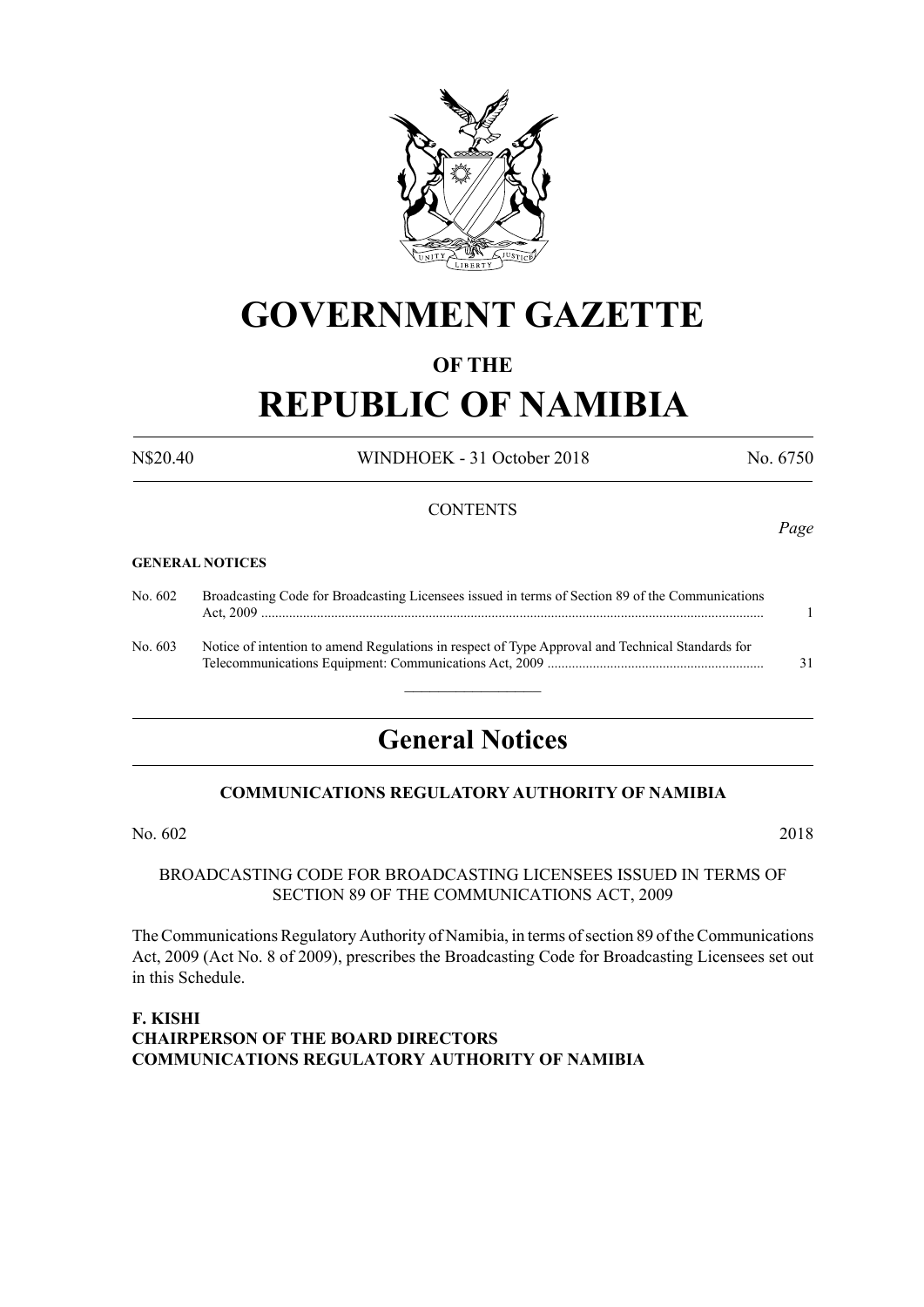#### **SCHEDULE**

#### **ARRANGEMENT OF RULES**

# PART A DEFINITIONS AND APPLICATION

- 1. Definitions
- 2. Application

# PART B

#### GENERAL CONDITIONS

- 3. Obligations regarding information on this Broadcasting Code
- 4. News and current affairs
- 5. Prohibitions relating to sexual conduct and other explicit material
- 6. Protection of children
- 7. Violence and hate speech
- 8. Privacy, dignity and reputation
- 9. Audience advisory assistance
- 10. Controversial issues
- 11. Watershed period
- 12. Competitions and audience participation
- 13. Public notices of emergencies or public disaster announcements
- 14. Comments
- 15. Counter-versions
- 16. Advertisements
- 17. Exemptions

#### PART C

#### COVERAGE OF ELECTIONS AND REFERENDUMS

- 18. Party election broadcasts
- 19. News and current affairs during elections and referendums
- 20. Balance and impartiality
- 21. Allocation of free airtime by the NBC
- 22. Party election broadcasts
- 23. Political advertising
- 24. Broadcasting on polling day

# PART D

#### LOCAL CONTENT

- 25. Local content objectives<br>26. Local content policy
- Local content policy
- 27. Local content requirements
- 28. Measurement of local content
- 29. Local content exemption
- 30. Record keeping
- 31. Supervision by the Authority and enforcement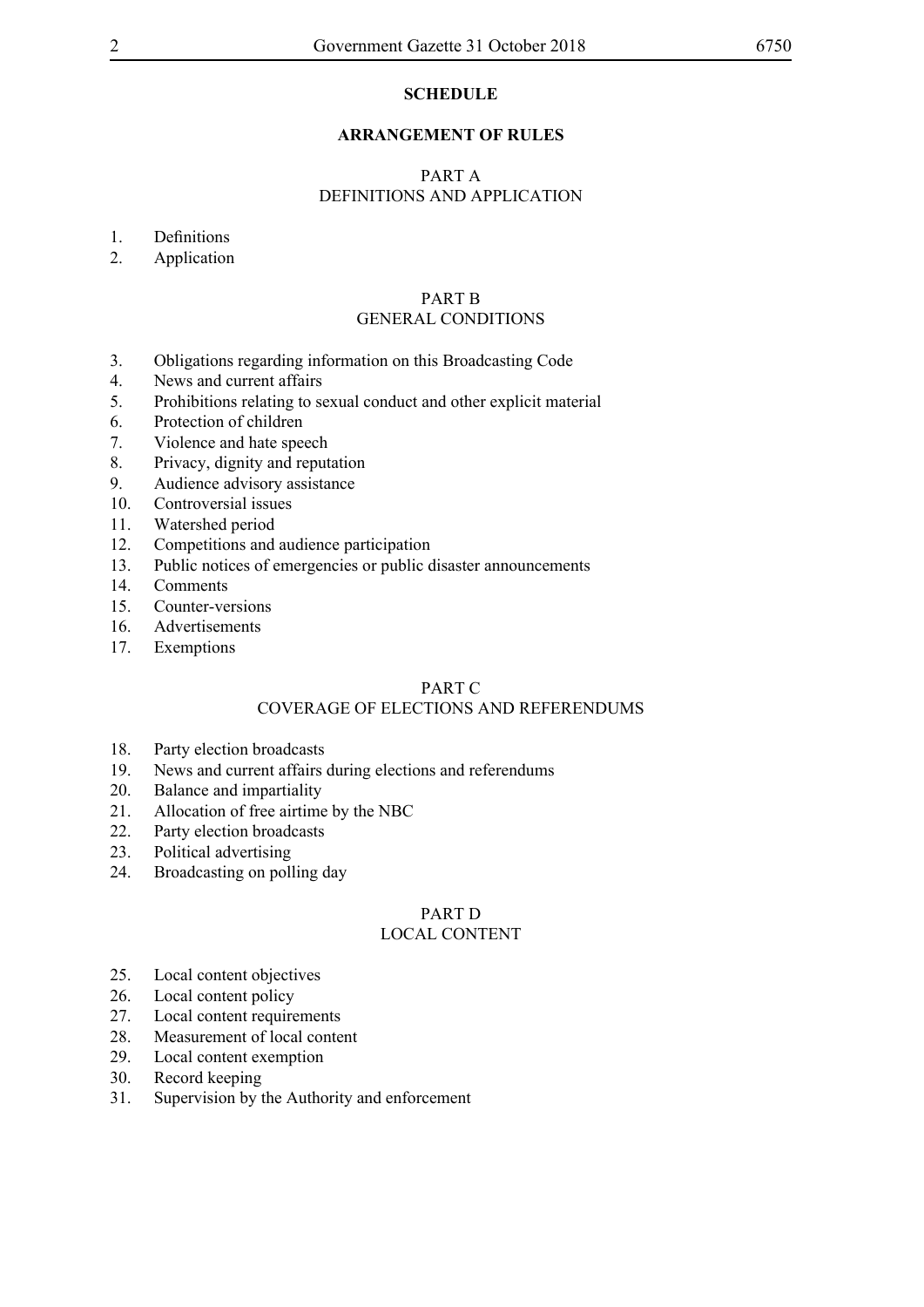### PART A DEFINITIONS AND APPLICATION

#### **Definitions**

**1.** In this Broadcasting Code, any word or expression to which a meaning is assigned in the Act, has the same meaning and -

"Act" means the Communications Act, 2009 (Act No. 8 of 2009);

"advertisement" means any visual or aural communication, representation, reference or notification of any kind, which is intended to promote the sale, leasing or use of any brand, product, belief, goods or services, or which appeals for or promotes the support of any cause and includes promotional content of display material, menus, labels, and packaging but excludes editorial material unless it is editorial material for which consideration has been given or received;

"audience" means both the viewers and listeners of television and radio broadcasting licensees;

"broadcasting licensee" means a broadcasting service licensee as set out in the Regulations Setting Out Broadcasting and Telecommunications Service Licence Categories published in Government Gazette No. 4714, General Notice No. 124 of 18 May 2011, as amended in Government Gazette No. 5148, General Notice No. 74 of 13 March 2013;

"by-election" means an election through which a vacancy is filled as contemplated in section 63(2) of the Electoral Act;

"child" means a person under the age of 18 years as defined in section 1 of the Child Care and Protection Act, 2015 (Act No. 3 of 2015), and reference to "children" has the same meaning;

"controversial issue" means an issue of public importance to the Namibian people which has topical currency and excites conflicting opinions;

"current affairs" means a programme which is not news but which predominantly focuses on and includes interviews, discussions and comments with regard to, and interpretation and analysis of, issues of immediate social, political or economic relevance and matters of international, regional and local significance;

"election" means any election of the President, members of the National Assembly or any member of a regional council or local authority council, as the context may require, and, if relevant, includes a by-election;

"election broadcast period" means the period within which party election broadcasts may be transmitted commencing after nomination day and ending 48 hours before polling commences;

"Electoral Act" means the Electoral Act, 2014 (Act No. 5 of 2014);

"film" has the meaning assigned to "film" in section 1 of the Namibia Film Commission Act, 2000 (Act No. 6 of 2000);

"local content" means local content music, local content programmes and local content channels;

"local content channel", with regard to a subscription television broadcasting licensee, means an acquired channel which consists of local content music or local content programmes as contemplated in rule 27(3) and which are compiled and uplinked from Republic of Namibia;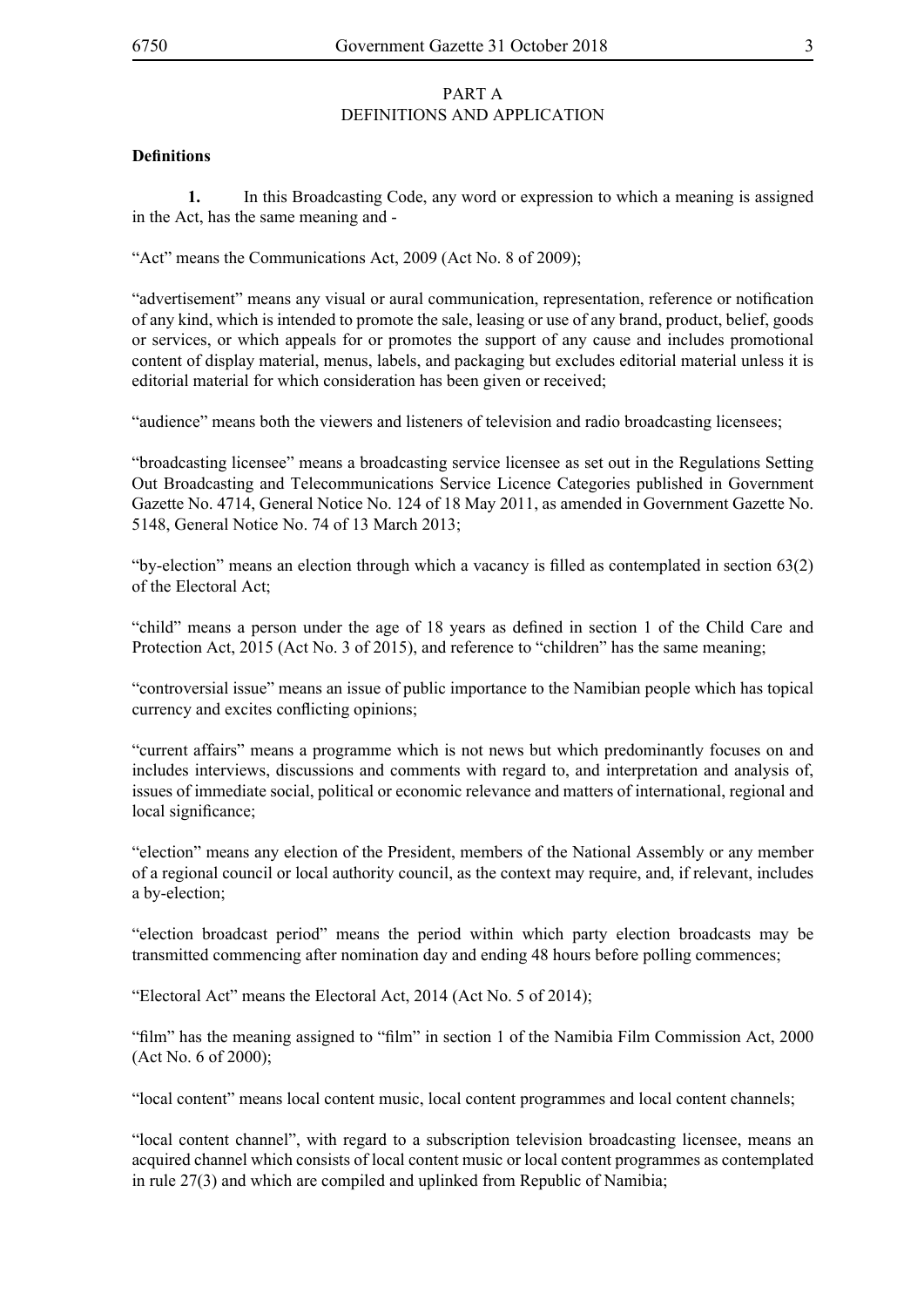"local content music" means -

- (a) work which is a verbal-musical work originally performed in a Namibian language by a debutant; or
- (b) is a work which complies with at least two of the following criteria, namely
	- (i) the lyrics (if any) were written predominantly by a Namibian citizen or by a person permanently resident in the Republic of Namibia;
	- (ii) the music was written predominantly by a Namibian citizen or by a person permanently resident in the Republic of Namibia;
	- (iii) the music or lyrics was or were principally performed by musicians who are predominantly Namibian citizens or who are predominantly permanently resident in the Republic of Namibia;
	- (iv) the musical work consists of a live performance which is
		- (aa) recorded wholly in the Republic of Namibia; or
		- (bb) performed wholly in the Republic of Namibia and broadcast live in the Republic of Namibia;

"local content programme'' means a programme, which is produced –

- (a) by a broadcasting licensee;
- (b) originally in a Namibian language on the basis of a script originally in such Namibian language and first registered and broadcast in the Republic of Namibia;
- (c) by a person who is a citizen or permanently resident of the Republic of Namibia (whether or not the programme is produced in conjunction with a co-producer, or an executive producer, who is not a Namibian citizen or a permanent resident of Republic of Namibia but subject to paragraph (c) of this definition);
- (d) by a juristic person of which the majority of the directors, shareholders or members are citizens of, and permanently resident in, the Republic of Namibia;
- (e) in a co-production in which persons referred to in subparagraphs (a), (b) or (c) have at least a 50 percent financial interest;
- (f) by persons referred to in subparagraphs (a), (b), (c) or (d), in circumstances where the at least 50 percent of key personnel who are involved in the production of the programme, are citizens of, and permanently resident in, the Republic of Namibia; or
- (g) by persons referred to in subparagraphs (a), (b), (c) or (d), in circumstances where at least  $20$ percent of the production costs are incurred in the Republic of Namibia;

"Namibian language", for purposes of the definition of "local content music" means -

- (a) an indigenous Namibian language or a dialect of such indigenous language;
- (b) any other language spoken by Namibians in the Republic of Namibia subject thereto that in such event the debutant must be a Namibian citizen or permanently resident in the Republic of Namibia;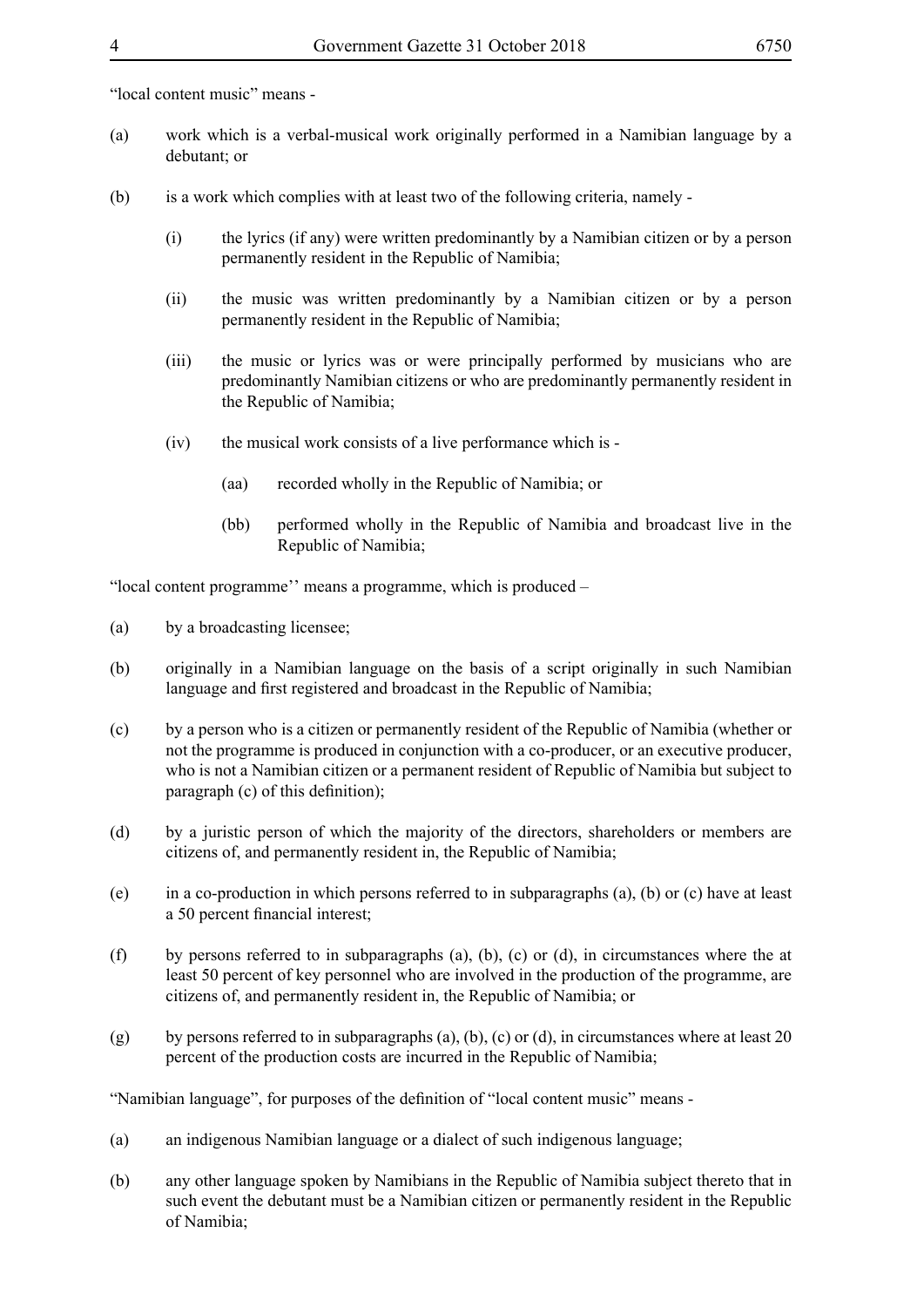"NBC" means the Namibian Broadcasting Corporation established in terms of the Namibian Broadcasting Corporation Act, 1991 (Act No. 9 of 1991);

"news" means programming, which is not current affairs, by a broadcaster in which it predominantly presents factual new information on, or reports on news relating to, events of immediate social, political or economic relevance and on matters of international, national and local significance;

"nomination day" means a day determined as nomination day in terms of section 64(1)(a) of the Electoral Act;

"party election broadcast" means any programme, whether pre-recorded or a live event, which is -

- (a) broadcast free of charge or for a fee determined by the licensee; or
- (b) intended or calculated to advance the interests, beliefs or objects of any political party or candidate;

"performance period" means the period of 126 hours in one week measured between the hours 05:00 and 23:00 each day;

"political party" means a political party registered in terms of section 137 of the Electoral Act;

"polling day" means a day determined as a polling day in terms of section 64(1)(b) for voting in an election or a day determined under section 119(5) for voting in a referendum;

"programme" for purposes of the definition of a "local content programme", means any sound, text, still picture or other audio-visual representation, tactile representation or any combination of the preceding which is capable of being created, manipulated, stored, retrieved or communicated electronically and, without derogating from the aforegoing, includes a film;

"public disaster" has the meaning assigned to "disaster" in section 1 of the Disaster Risk Management Act, 2012 (Act No. 10 of 2012)

"public notice of emergency" means a notice issued by a Government Minister or a duly authorised public enterprise, as defined in the Public Enterprises Governance Act, 2006 (Act No. 2 of 2006) or any other public authority or organ of State relating to a sudden or unforeseen event or situation beyond the ordinary which threatens lives or property;

"referendum" means a referendum held as anticipated in section 119 of the Electoral Act;

"sexual conduct" means:

- (a) The display of genitals or of the anus;
- (b) masturbation;
- (c) sexual intercourse including anal sexual intercourse;
- (d) in the case of child pornography, the fondling or touching of breasts, genitalia or the anus and any other inappropriate touching of a child of a sexual nature;
- (e) the penetration of a vagina or anus with any object;
- (f) oral genital contact;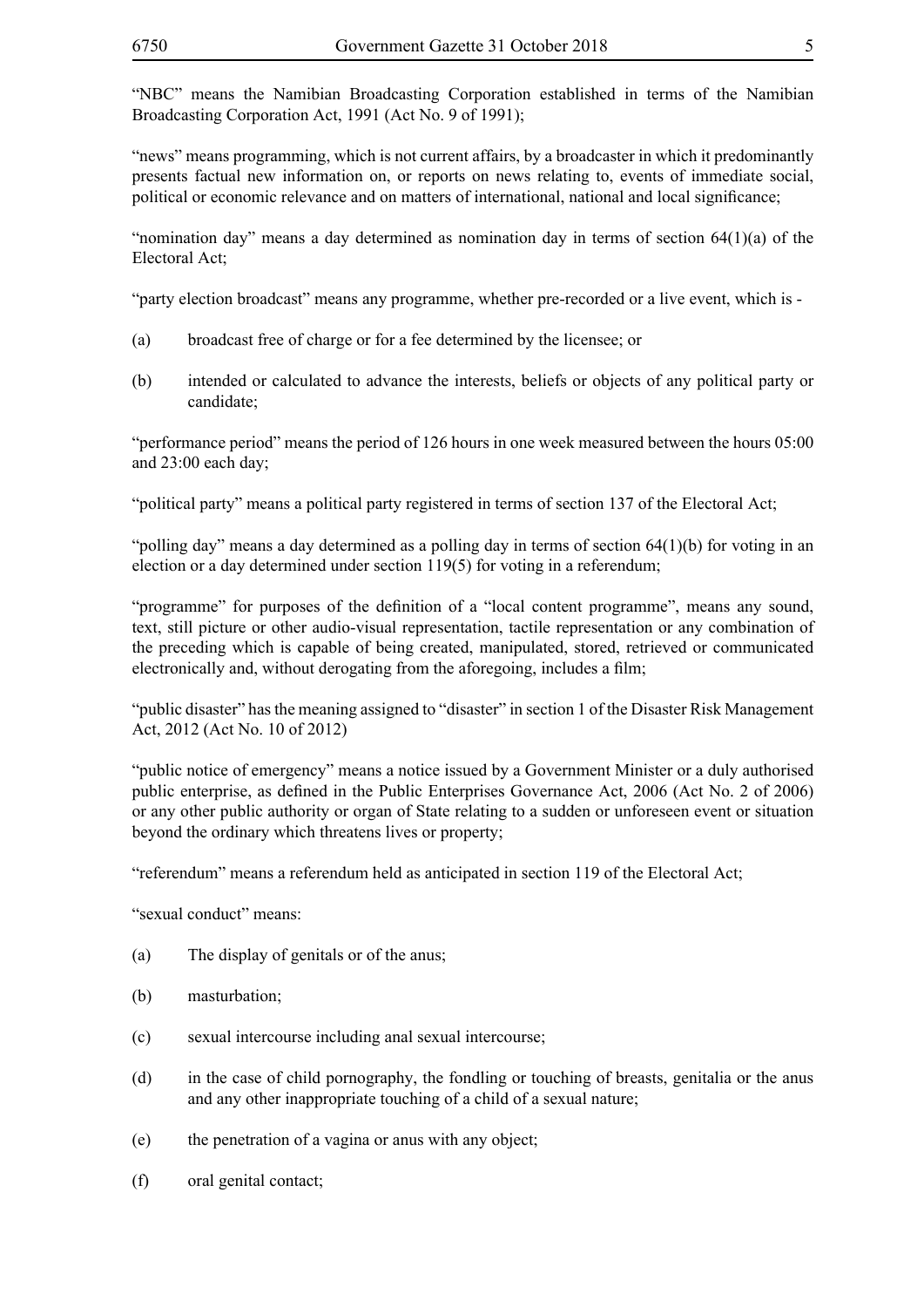- (g) oral anal contact;
- (h) the insertion (to even the slightest degree) of the penis of a person into the vagina or anus or mouth of another person;
- (i) the insertion of any other part of the body of a person or of any part of the body of an animal or of any object into the vagina or anus of another person, except where such insertion of any part of the body (other than the penis) of a person or of any object into the vagina or anus of another person is, consistent with sound medical practices, carried out for proper medical purposes; or
- (j) cunnilingus or any other form of genital stimulation;

"subscription television broadcasting licensee" means a broadcasting licensee providing broadcasting services to a subscriber upon payment of a fee; and

"watershed period" means the consecutive period commencing at 22:00 on a day and ending at 05:00 of the ensuing day.

#### **Application**

**2.** (1) This Broadcasting Code applies to all commercial and community broadcasting licensees unless -

- (a) specifically otherwise determined herein; or
- (b) a determination was made in terms of section 89(4) of the Act that a licensee does not require regulation by a broadcasting code.

(2) Pursuant to section 93 of the Act, until a date determined by the Minister, this Broadcasting Code will not apply to the broadcasting services or to any broadcasting activities carried on by the NBC.

#### PART B

# GENERAL CONDITIONS

#### **Obligations regarding information on this Broadcasting Code**

**3.** (1) A broadcasting licensee must ensure that relevant employees and programmemakers, including those from whom such licensee commissions programmes, understand the content and significance of this Broadcasting Code.

(2) A broadcasting licensee must have procedures in place for ensuring that programmemakers and channel providers can seek guidance from such licensee regarding the relevance and application of this Broadcasting Code.

(3) (a) Subject to paragraph (b), a broadcasting licensee must regularly, and not less than once a week, prominently inform its audience that -

- (i) it is committed to comply with this Broadcasting Code; and
- (ii) in the event that an audience member has a concern or complaint, to whom or where such complaint or concern can be submitted.
- (b) A broadcasting licensee -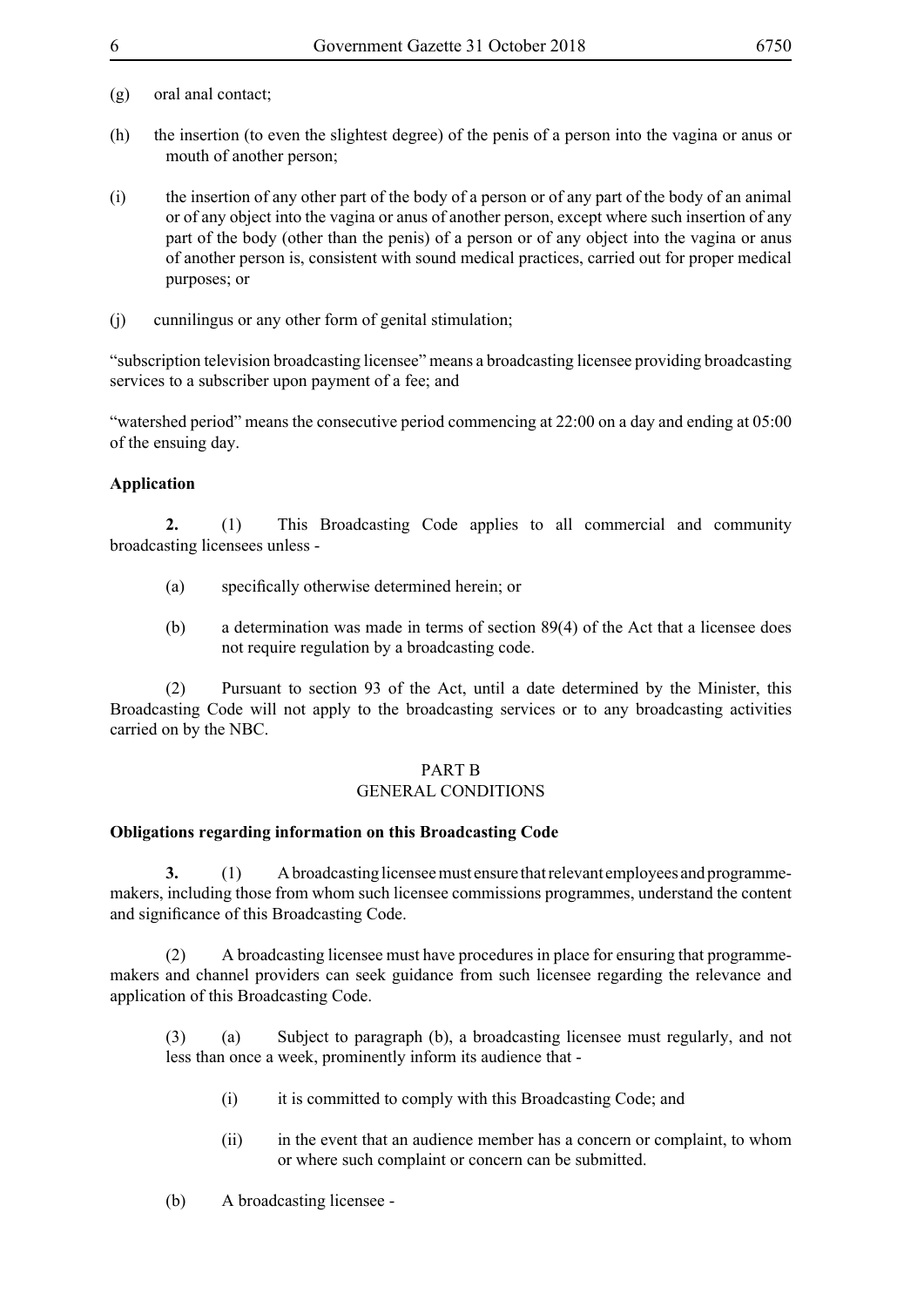- (i) may, in addition to its obligation under paragraph (a), make such information available on its website, home page or any other appropriate electronic or social media platform;
- (ii) in the event where the broadcasting licensee does not have editorial control over a channel or programme and cannot, within reasonable means, comply with its obligations under paragraph (a), must make such information available in the manner anticipated in subparagraph (i) or in any other way which is appropriate under circumstances.

#### **News and current affairs**

- **4.** (1) Subject to this rule, a broadcasting licensee must use reasonable efforts to -
- (a) report news in a factually accurate, impartial and non-partisan manner; and
- (b) present current affairs in a balanced, clear, factual, accurate and impartial manner.

(2) A broadcasting licensee must present news in the correct context and in a fair manner, without intentional or negligent departure from the facts, whether by -

- (a) distortion, exaggeration or misrepresentation;
- (b) material omissions; or
- (c) summarisation.

(3) A broadcasting licensee may present as fact only such news as may reasonably be true, having reasonable regard to the source of the news, and that fact must be broadcast fairly with reasonable regard to context and importance.

- (4) Where a report or an account by a broadcasting licensee -
- (a) is not based on fact; or
- (b) is founded on opinion, supposition, rumours or allegations,

such account must be presented in such a manner as to clearly indicate that that is the case.

(5) Where a broadcasting licensee has reason to doubt the correctness of a report or an account and it is -

- (a) practical to verify the correctness thereof, the report or account must be verified;
- (b) not practical to verify the correctness thereof, that fact must be mentioned in the report or account.

(6) Where it subsequently appears that a broadcasting report or account was incorrect in a material respect, the broadcasting licensee must make reasonable efforts to correct or clarify such incorrectness within a reasonable time and the rectification or clarification -

- (a) must be made with an appropriate degree of prominence to attract attention; and
- (b) may be made during a later episode of the relevant broadcast or a comparable broadcast; or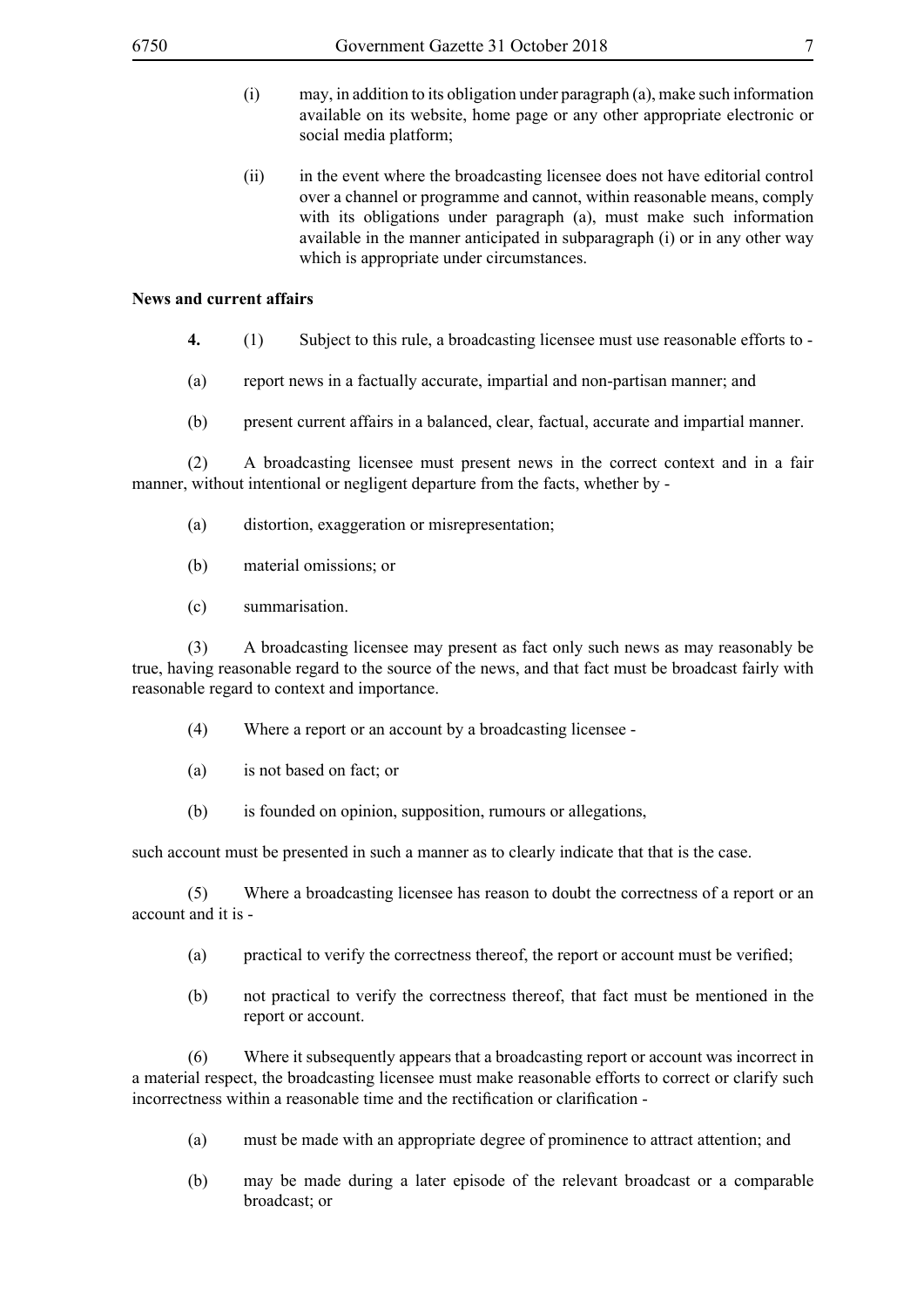- (c) may be made on the broadcasting licensee's or relevant programme's website, home page or main website, as appropriate; or
- (d) may be made in any other way which is appropriate under circumstances.

(7) Unless prior valid consent from the victim concerned is obtained, or in the event of the victim being a child, also the consent of the victim's guardian, a broadcasting licensee may not divulge in a broadcast, whether as part of the news or not, the identity of:

- (a) Rape victims;
- (b) victims of gender based violence;
- (c) other victims of sexual violence; or
- (d) children implicated in criminal cases.
- (8) A broadcasting licensee must advise its audience in advance of -
- (a) scenes or reporting of extraordinary violence, or graphic reporting on delicate subject matter (for example of a sexual nature); or
- (b) court action related to sexual assault,

and must pay particular attention to this duty during afternoon or early evening newscasts and updates.

(9) A broadcasting licensee may not include explicit or graphic language related to news of destruction, accidents or sexual violence, which could disturb children or sensitive audiences, except where it is in the public interest to include such material.

(10) Current affairs programmes are not required to be impartial and may take a particular stance on issues, however, a broadcasting licensee must provide reasonable opportunities for significant alternative viewpoints to be presented when dealing with controversial issues of public importance while such issues have immediate relevance to the audience.

(11) Subrules (7) to (10) do not apply to a subscription television broadcasting licensee where such licensee does not have editorial control over the contents of a channel or programme and cannot, within reasonable means, ensure compliance with these subrules.

# **Prohibitions relating to sexual conduct and other explicit material**

**5.** A broadcasting licensee may not broadcast material which contains, or which judged within the context contains, a scene or scenes, simulated or real, of any of the following:

- (a) Child pornography;
- (b) bestiality;
- (c) sexual conduct which degrades a person in the sense that it advocates a particular form of hatred based on gender or sexual orientation and which constitutes incitement to cause harm;
- (d) explicit sexual conduct;
- (e) explicit extreme violence or the explicit effects thereof; or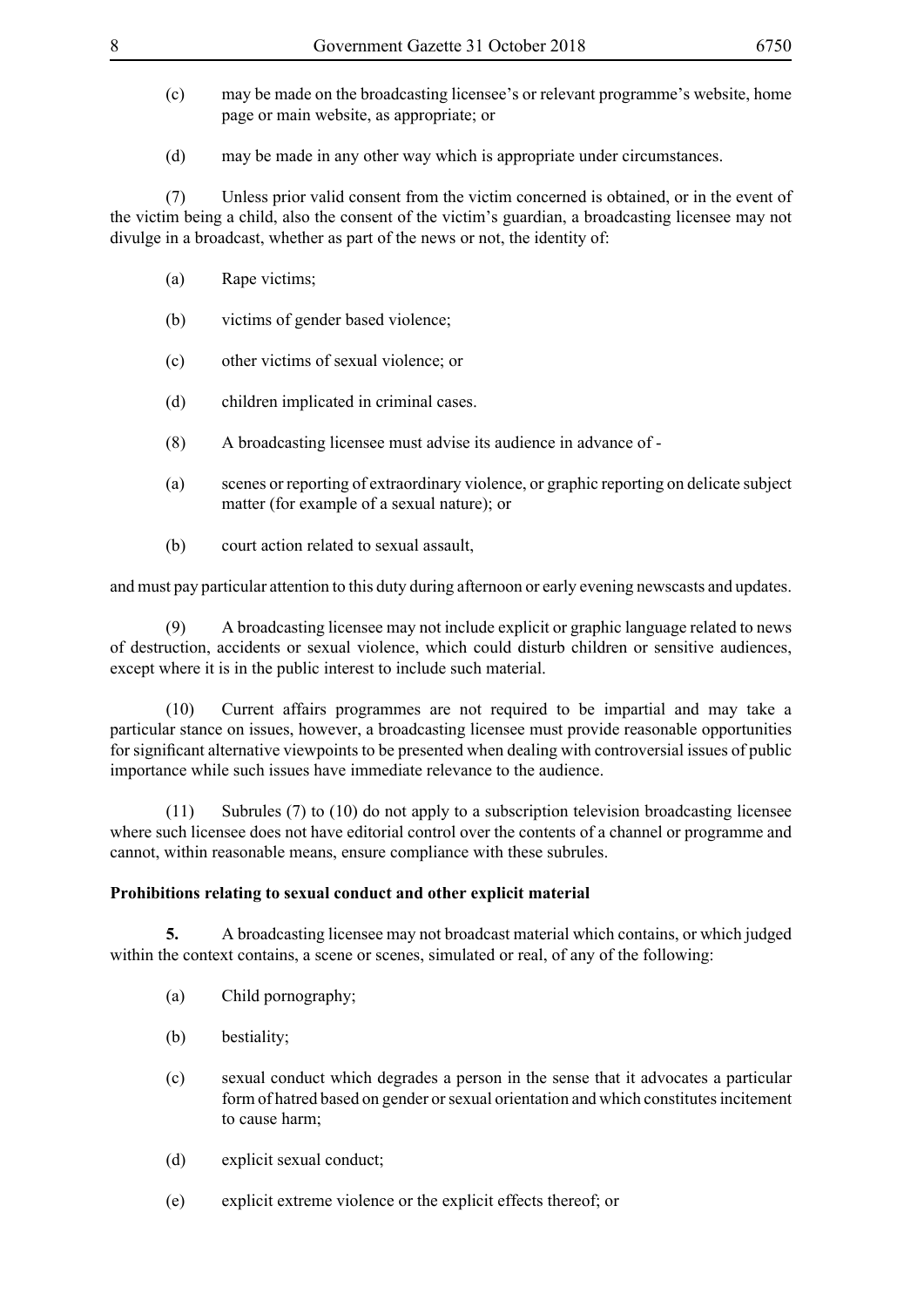(f) explicit infliction of domestic violence.

#### **Protection of children**

**6.** (1) A broadcasting licensee must ensure that reasonable care is exercised in order to avoid content which may disturb or be harmful to children when the licensee broadcasts programmes at times when a large number of children may be likely to be watching or listening to radio or television programmes.

(2) A broadcasting licensee must, in the depiction of violence in children's programming, exercise the following particular care:

- (a) In children's programming portrayed by real-life characters, violence may, whether physical, verbal or emotional, only be portrayed when it is essential to the development of a character and plot;
- (b) animated programming for children, while accepted as a stylised form of storytelling which may contain non-realistic violence, must not have violence as its central theme, and must not incite dangerous imitation;
- (c) programming for children must with reasonable care deal with themes which could threaten children's sense of security when portraying, for example, domestic conflict, death, crime or the use of drugs or alcohol;
- (d) programming for children must with reasonable care deal with themes which could influence children to imitate acts which they see on screen or hear about, such as the use of plastic bags as toys, the use of matches or the use of dangerous household objects as toys;
- (e) programming for children must not contain realistic scenes of violence which create the impression that violence is the preferred or only method to resolve conflict between individuals;
- (f) programming for children must not contain realistic scenes of violence which minimise or gloss over the effect of violent acts;
- (g) any realistic depictions of violence must portray, in human terms, the consequences of that violence to its victims and its perpetrators;
- (h) programming for children must not contain frightening or otherwise excessive effects not required by the story line;
- (i) offensive language, including profanity and other religiously incentive material, must not be broadcast in programmes especially designed for children; and
- (j) no offensive language should be used before the watershed period on television or radio or at times when a large number of children are likely to be watching or listening to radio or television programmes.

#### **Violence and hate speech**

**7.** (1) A broadcasting licensee may not broadcast material which, judged within the context -

(a) contains violence which does not play an integral role in developing the plot, character or theme of the material as a whole; or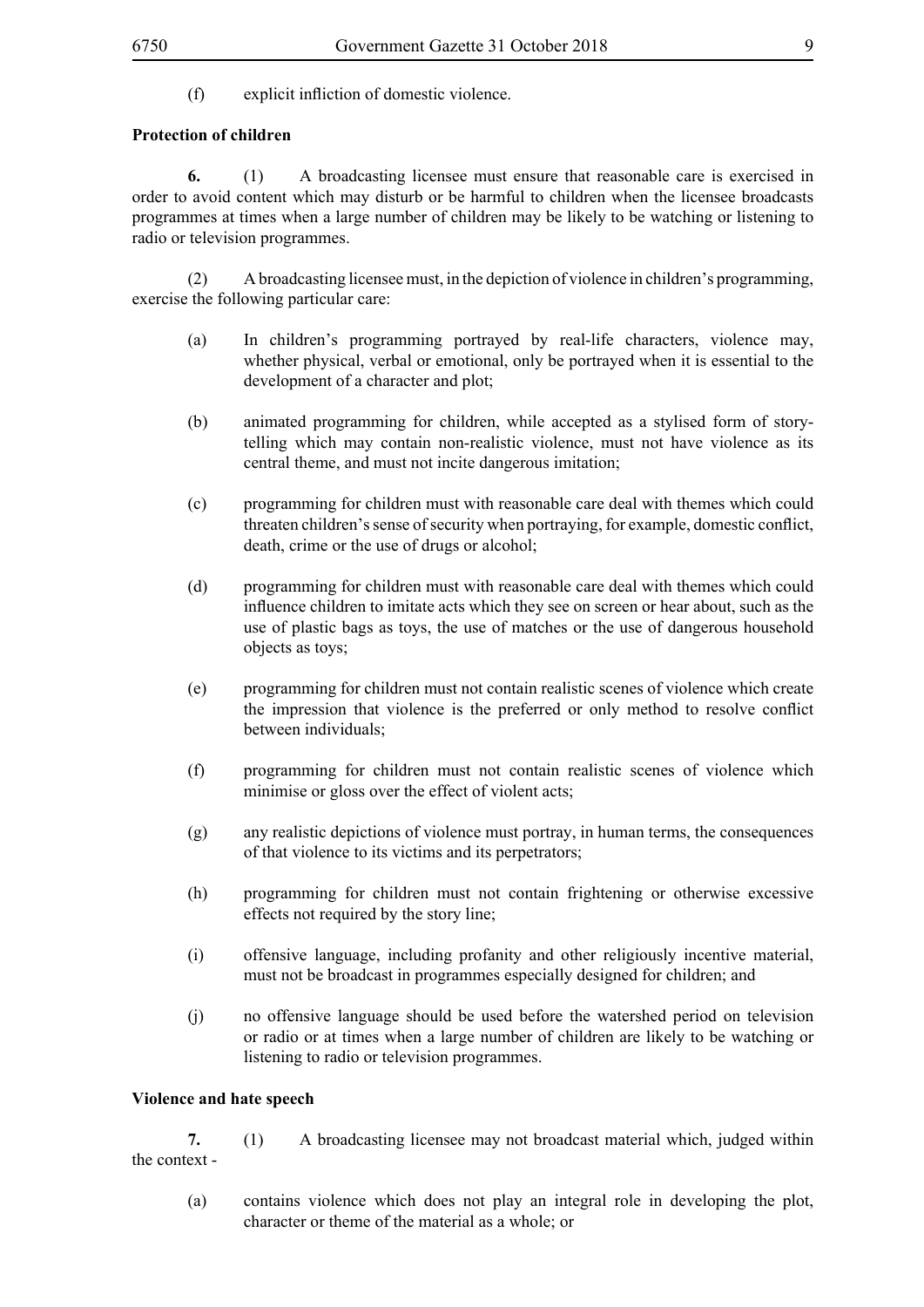(2) A broadcasting licensee may not broadcast material which, judged within context, sanctions, promotes or glamorizes violence or unlawful conduct based on race, age, sex, sexual orientation, ethnicity, colour, nationality, religion, creed, gender, economic or social economic status, age or mental or physical disability.

(3) A broadcasting licensee may not broadcast material which, judged within context, amounts to -

- (a) propaganda for war;
- (b) incitement of imminent violence; or
- (c) is likely to incite, in a reasonable audience, hatred against, or serious contempt for, or severe ridicule of, any person or group of persons because of race, colour, age, ethnicity, nationality, religion, disability, creed, sex, sexual orientation or preferences or gender and that constitutes incitement to cause harm.

#### **Privacy, dignity and reputation**

**8.** (1) A broadcasting licensee must exercise special care and consideration in matters involving the privacy, dignity and reputation of individuals, bearing in mind that these rights may be overridden by a legitimate public interest.

(2) In the protection of privacy, dignity and reputation of individuals, a broadcasting licensee must give special consideration to -

- (a) the applicable customary law concerning the privacy and dignity of people who are bereaved and their respect for their deceased; and
- (b) the privacy, dignity and reputation of children, the elderly, persons living with physical and mental disabilities and any other vulnerable or marginalised groups of society.

#### **Audience advisory assistance**

**9.** (1) In order to assist audiences in choosing television programmes, a television broadcasting licensee must -

- (a) provide advisory assistance which, when applicable, must include guidelines as to age, where such programmes contain violence, sex, nudity or offensive language;
- (b) show such advisory assistance on the screen for a minimum of 30 seconds after each advertisement or other break;
- (c) where the frequency of the subject matters, or any one or some of them, is high, show a continuous advisory assistance, irrespective whether the programme is broadcast before or after the watershed period.

(2) A television broadcasting licensee must use the following visual advisory assistance age system:

(a)  $10$ ;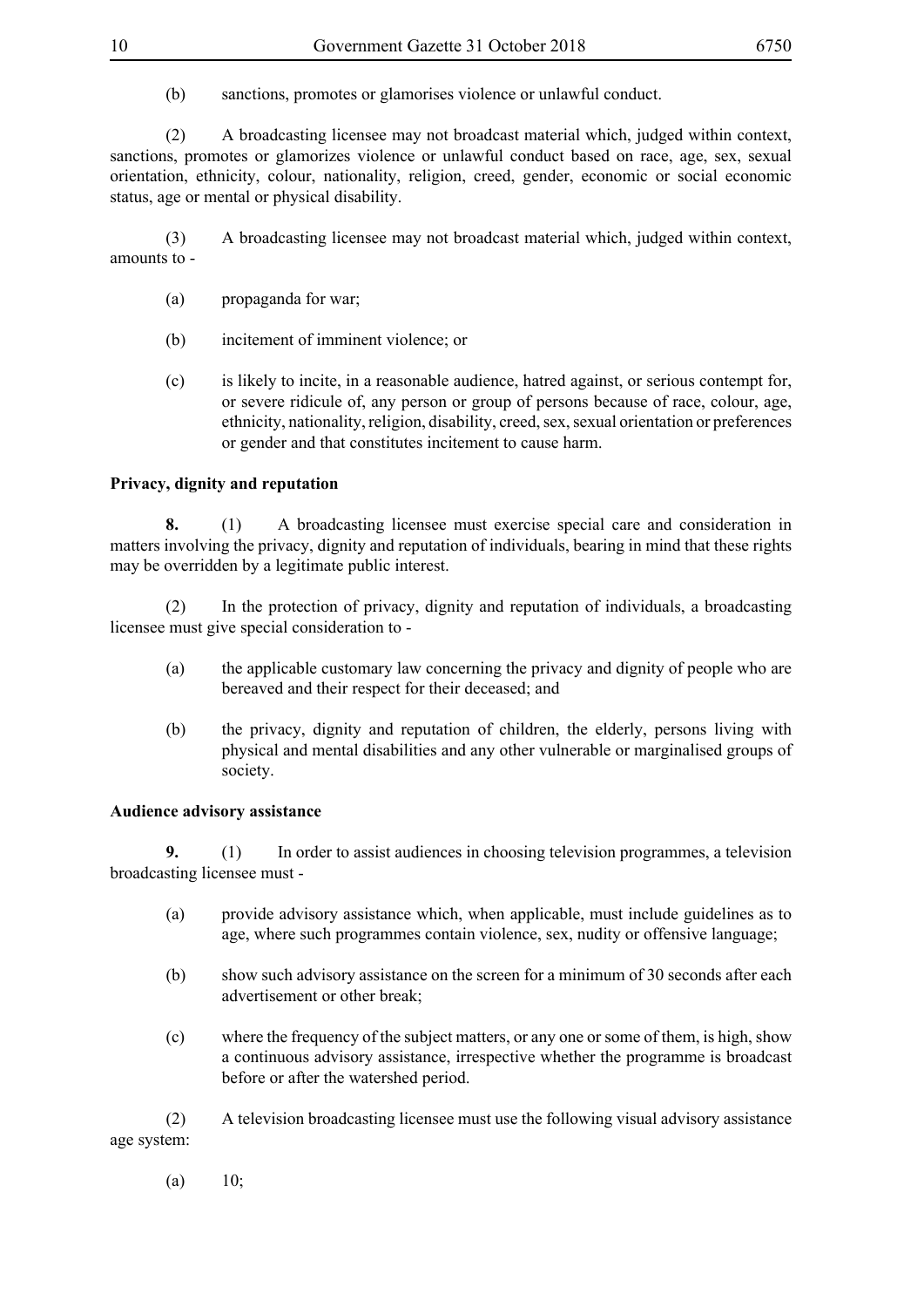- (b)  $13$ ;
- (c) 16; and
- $(d)$  18.

(3) A television broadcasting licensee must use the following symbols in accordance with the relevant content:

- (a)  $V = (Violence)$ ;
- (b)  $L = (Lanquase)$ ;
- (c)  $N = (Nudity);$
- (d)  $S = (Sex);$  and
- (e) PG = (Parental Guidance).

(4) A television broadcasting licensee must ensure that an audio advisory assistance accompany the broadcast of a film with an age restriction of 18 before the commencement of the relevant programme.

(5) This rule does not apply to a subscription television broadcasting licensee where such licensee does not have editorial control over the contents of a channel or programme and cannot, within reasonable means, effect the audience advisory assistance required under this rule, subject thereto that such subscription television broadcasting licensee must -

- (a) classify the programmes it intends to broadcast;
- (b) with regard to such classification, indicate appropriate age restrictions for viewing or listening to a programme or indicate the programme as family viewing;
- (c) indicate whether a programme contains nudity, sexual conduct, violence or offensive language;
- (d) provide clear and consistent information to its audience on programme classification in order to enable its audience to select the programmes they do not wish to view or listen or which they do not wish their children to view or hear.

(6) A subscription television broadcasting licensee must implement adequate measures to enable a subscriber to block a programme or certain levels of undesirable material, based on the classification of the programme, or a channel, included in its services (i.e. parental or viewer control).

#### **Controversial issues**

**10.** (1) A broadcasting licensee must ensure, in so far as is practical or reasonable, when reporting on a controversial issue that a balanced and reasonable range of significant views and opinions is reported, either within a single programme or within a series of programmes, which shall be broadcast as soon as is reasonably possible.

(2) A broadcasting licensee must ensure, in so far as is practical or reasonable, when broadcasting a controversial issue during phone-in programmes, that a balanced and reasonable range of significant views and opinions is represented.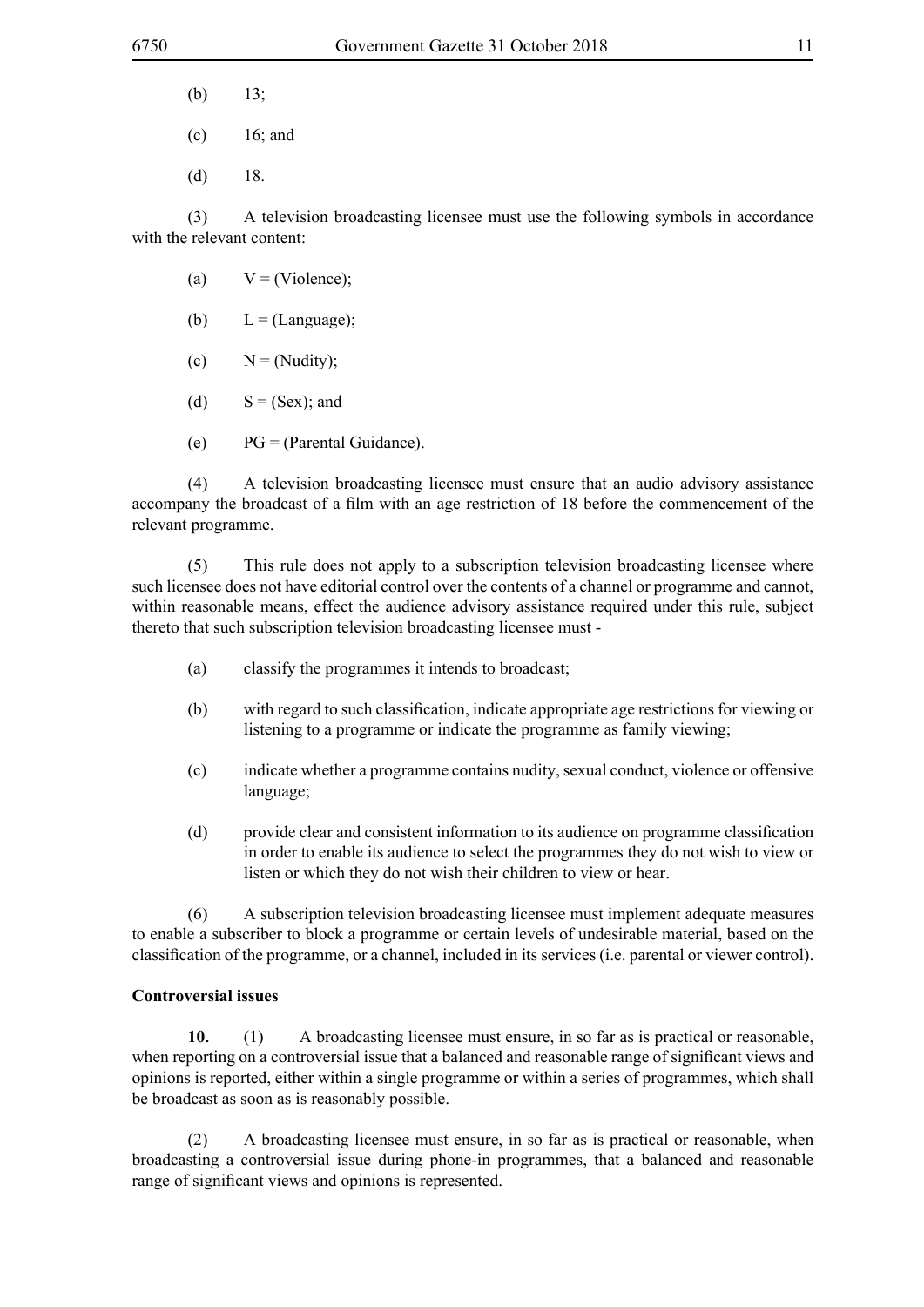| 6750<br>Government Gazette 31 October 2018 |
|--------------------------------------------|
|                                            |

(3) A person or an organisation whose views have been criticised on any controversial issue during a programme and who makes any representations, within a reasonable time, to the broadcasting licensee responsible for the programme that such person or organisation is aggrieved, must, in so far as is practical or reasonable, be offered an opportunity by the broadcasting licensee to reply to such criticism or comment.

# **Watershed period**

**11.** (1) Subject to rule 5, a television broadcasting licensee may only broadcast programmes on television, which contains scenes of -

- (a) explicit violence;
- (b) sexual conduct;
- (c) nudity; or
- (d) grossly offensive language,

intended for adult audiences during the watershed period.

(2) A broadcasting licensee may only broadcast promotional material and music videos which contain -

- (a) scenes or depiction of explicit violence;
- (b) explicit threatening violence;
- (c) sexual conduct;
- (d) the fondling or touching of breasts;
- (e) nudity; or
- (f) grossly offensive language,

intended for adult audiences during the watershed period.

(3) Some programmes broadcast outside the watershed period may not be suitable for children and a broadcasting licensee must provide sufficient information, in terms of regular scheduling patterns or audience advisory assistance, to assist parents and *de facto* or legal guardians to make appropriate viewing or listening choices for children in their care.

(4) A broadcasting licensee may, with the advance of the watershed period, progressively broadcast more adult material.

(5) A broadcasting licensee must be particularly sensitive to the likelihood that programmes which commence during the watershed period and which run beyond it may be viewed by children.

#### **Competitions and audience participation**

**12.** (1) A broadcasting licensee must make known during a broadcast the full cost of a telephone call or a message service, such as an SMS, where audiences are invited on air to react to a programme or competition.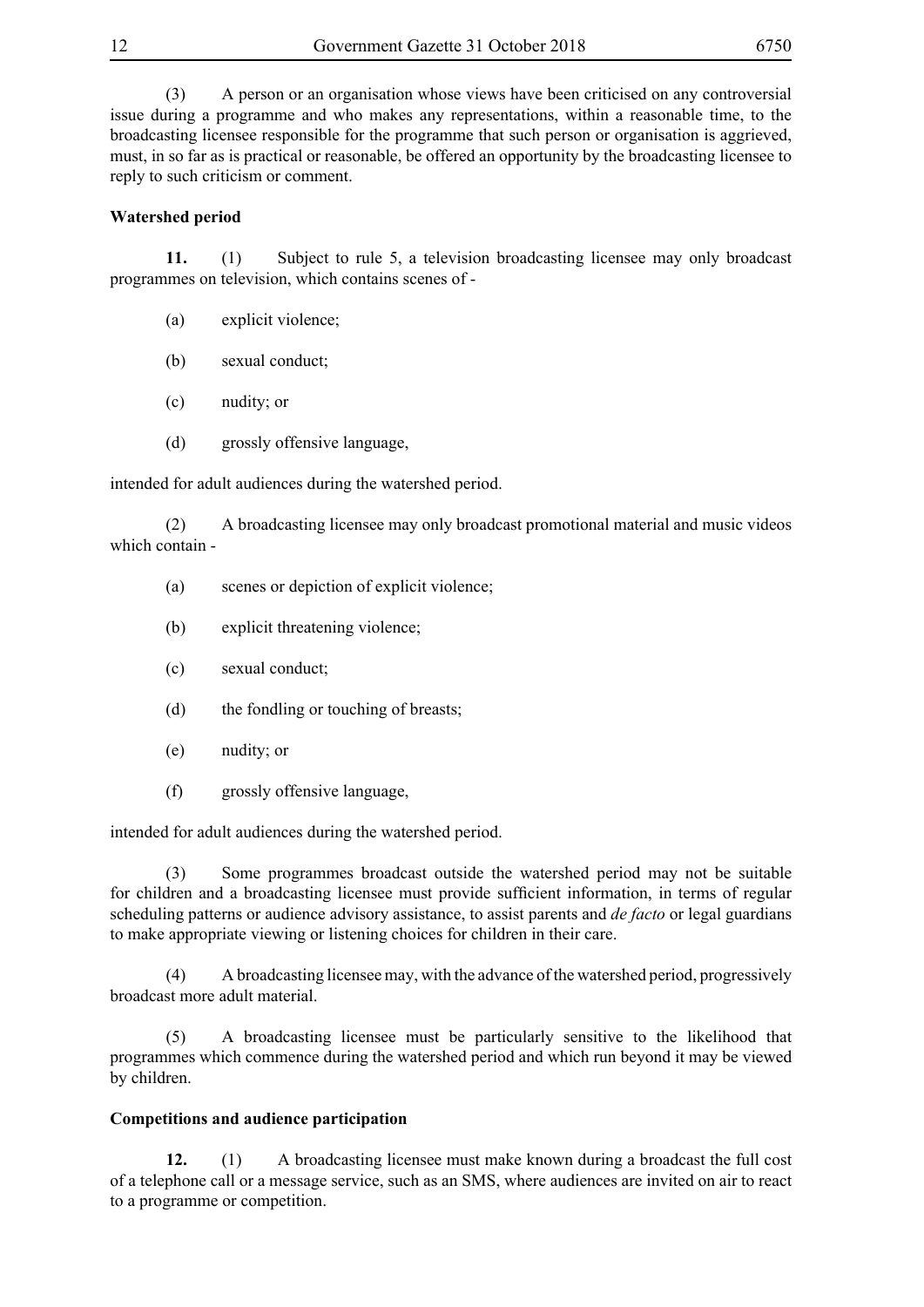(2) If applicable, a broadcasting licensee must specify the proportion of the cost of the call or message service, such as an SMS, which is intended for any specified charitable cause.

(3) A broadcasting licensee must ensure that audiences invited to compete in any competition broadcast by such licensee are made aware on air of the basic rules of the competition which must include the closing date and the manner in which the winner is determined and publicly announced.

(4) This rule does not apply to a subscription television broadcasting licensee.

#### **Public notices of emergencies or public disaster announcements**

**13.** (1) A broadcasting licensee must without delay broadcast or otherwise distribute, free of charge, a public notice of emergency or a public disaster announcement requested, in writing, by any Government Minister or duly authorised public enterprise or any other public authority or organ of State.

(2) The broadcasting licensee must, prior to the broadcast or alternative distribution thereof, verify the authenticity of the notice with the relevant Government Minister, State-owned Enterprise or other public authority or organ of State from which the written request emanates.

 (3) A designated position in relation to each broadcasting licensee must be identified as the contact person during business and non-business hours for all matters relevant to this rule.

(4) Compliance with this rule is dependent upon the cooperation of the relevant Government Minister, State-owned Enterprise or other public authority or organ of State involved therein and a broadcasting licensee will not be in breach of this rule if any of them fail to respond to the licensee's request for information, provides inaccurate information or otherwise fail in providing the broadcasting licensee with information and assistance necessary to effect the broadcast.

# **Comments**

**14.** (1) Subject to this Broadcasting Code, a broadcasting licensee may broadcast comment on and criticism of any actions or events of public importance.

(2) Comments by a broadcasting licensee must be an honest expression of opinion, must be presented in such a manner that it appears clearly to be commentary and must be made on facts truly stated or fairly indicated and referenced.

(3) Where a person stated that he or she is not available, or where a person could not reasonably be reached, for comment, that fact must be stated by the broadcasting licensee in the relevant programme including the effort and manner employed to try and reach the person.

(4) This rule does not apply to subscription television broadcasting licensees.

# **Counter-versions**

**15.** (1) Where it appears that a comment was incorrect or differed in a material respect from what was previously broadcast by a broadcasting licensee, the broadcasting licensee must broadcast or publish, in the manner set out in this rule, a counter-version presented by a person or organisation affected by and objecting against an such incorrect or different fact in any programme transmitted by the broadcasting licensee.

(2) Notwithstanding sub-rule (1), a broadcasting licensee is not obligated to transmit a counter-version in the event where -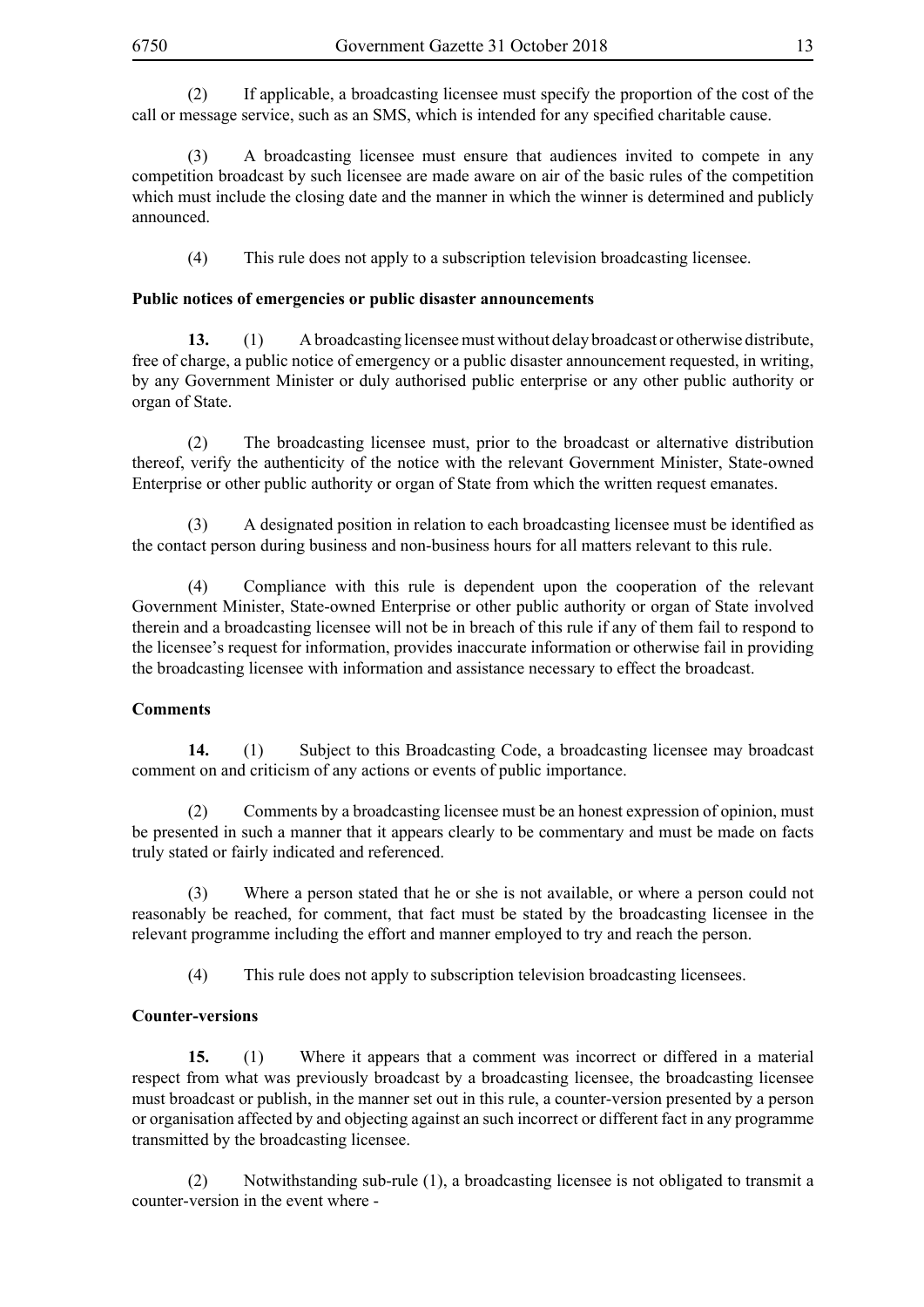| 14  | Government Gazette 31 October 2018                                                                                                                                                                                                                                                                                                                                    | 6750 |
|-----|-----------------------------------------------------------------------------------------------------------------------------------------------------------------------------------------------------------------------------------------------------------------------------------------------------------------------------------------------------------------------|------|
| (a) | the person or organisation concerned does not have a direct interest in the transmission<br>of the counter-version; or                                                                                                                                                                                                                                                |      |
| (b) | the counter-version is not of reasonable length, and in particular, if the counter-<br>version is substantially longer than the part of the broadcast which dealt with the<br>false assertion of fact.                                                                                                                                                                |      |
| (3) | The counter-version referred to in sub-rule (1) must -                                                                                                                                                                                                                                                                                                                |      |
| (a) | be limited to a factual account;                                                                                                                                                                                                                                                                                                                                      |      |
| (b) | not contain any material which may reasonably be anticipated to expose the<br>broadcasting licensee to legal action if that material were to be broadcast;                                                                                                                                                                                                            |      |
| (c) | be in writing;                                                                                                                                                                                                                                                                                                                                                        |      |
| (d) | specify the programme and the assertions to which the objection is raised; and                                                                                                                                                                                                                                                                                        |      |
| (e) | be signed by the person affected or, in the case of an organisation, by a duly<br>authorised representative of that organisation.                                                                                                                                                                                                                                     |      |
| (4) | The person or organisation affected is not entitled to insist on the broadcasting or<br>publishing of a counter-version as contemplated in sub-rule (1) if the counter-version is presented<br>to the broadcasting licensee after the expiry of a period of 15 days from the date of broadcast of the<br>apparent incorrect or different fact.                        |      |
| (5) | The broadcasting licensee must, subject to sub-rules $(2)$ and $(4)$ -                                                                                                                                                                                                                                                                                                |      |
| (a) | at the first opportunity, but not later than 10 days from receipt of a counter-version<br>referred to in sub-rule (1), broadcast or publish the counter-version within the same<br>programme or programme section as the one in which the incorrect or different<br>assertion was made and at the same time of day or, should that not be possible or<br>reasonable - |      |
|     | at a time equal in value to that of the programme to which the objection<br>(i)<br>relates;                                                                                                                                                                                                                                                                           |      |
|     | on the broadcasting licensee's or relevant programme's website, home page<br>(ii)<br>or main website, as appropriate; or                                                                                                                                                                                                                                              |      |
|     | in any other way which is appropriate under circumstances;<br>(iii)                                                                                                                                                                                                                                                                                                   |      |
| (b) | broadcast or publish the counter-version without any omissions and interruptions;<br>and                                                                                                                                                                                                                                                                              |      |
| (c) | broadcast or publish the counter-version free of charge.                                                                                                                                                                                                                                                                                                              |      |
| (6) | A broadcasting licensee must, immediately upon receipt of the counter-version                                                                                                                                                                                                                                                                                         |      |

h broadcasting licensee must, immediately upon receipt of the counter-version  $(6)$  A producted to in sub-rule  $(1)$  -

- (a) inform the Authority about that fact; and
- (b) keep and store the programme objected to and the counter-version,

until the broadcasting licensee receives a notice to the contrary from the Authority or for a period of at least 12 months, whichever period expires first.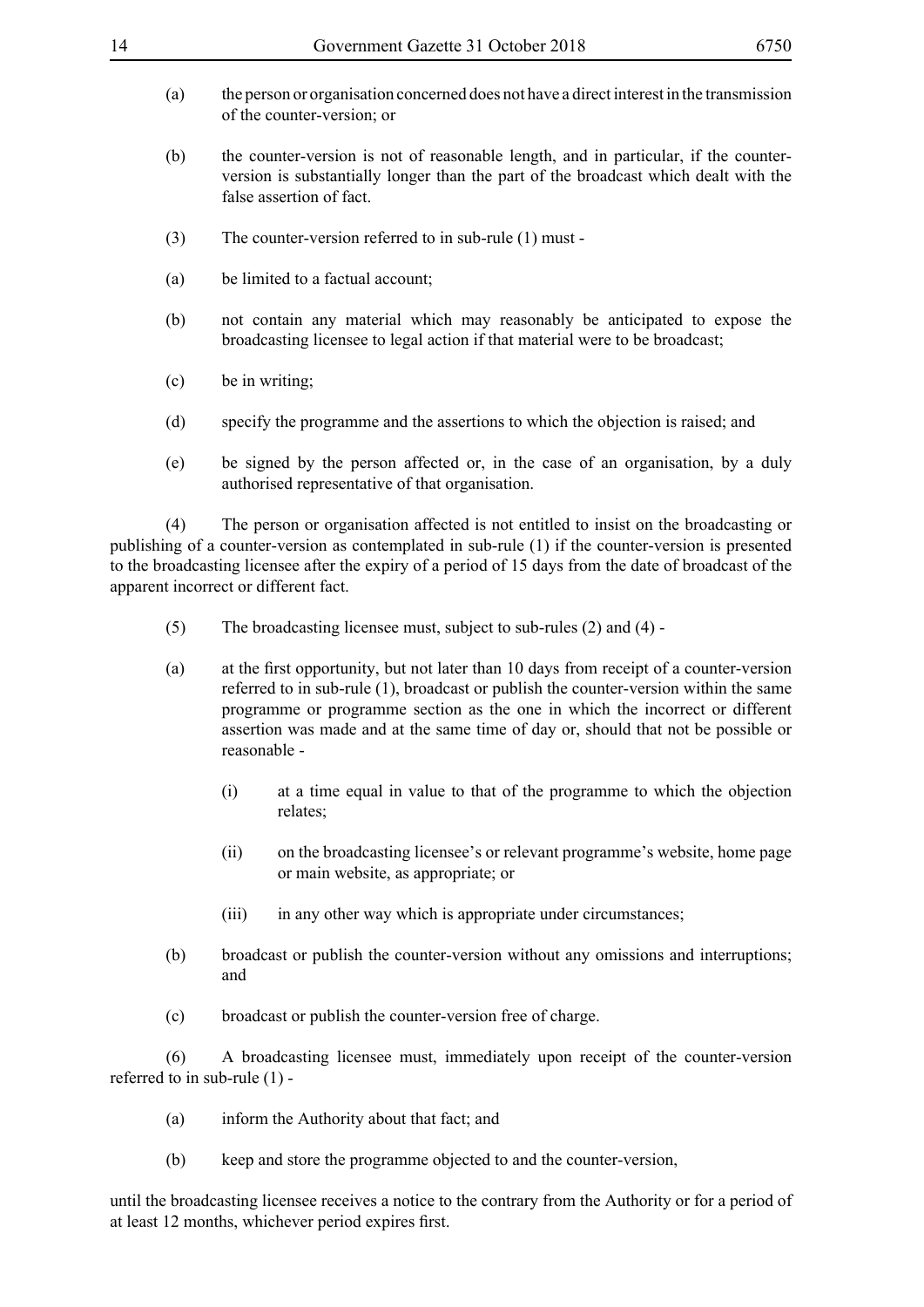(7) If a broadcasting licensee makes a rectification or clarification in the manner set out in this rule within the specified timeframe, such licensee will not be in breach of sub-rule 4(1), (2), (3), (6) or (10).

#### **Advertisements**

**16.** (1) An advertisement broadcast by a broadcasting licensee must be presented in such a manner that a reasonable audience will be able to identify such advertisement, at the time of the broadcast, as advertising material.

(2) An advertisement must not deliberately cause serious offence to the intended audience.

(3) Advertising must not promote illegal or unsafe conduct or acts or encourage dangerous behaviour.

#### **Exemptions**

- **17.** (1) Rules 5 and  $7(3)$  do not apply to –
- (a) broadcasts of *bona fide* scientific, research, documentary, artistic (including comedy or satire), dramatic, literary or religious programming material, which, judged within context, is of such nature;
- (b) broadcasts which amount to a *bona fide* discussion, argument, report or opinion on a matter pertaining to religion, belief or conscience; or
- (c) broadcasts which amount to a *bona fide* fair comment, discussion, argument or opinion on a matter of public interest,

subject thereto that it is broadcast with due audience advisory after the watershed period on a sliding scale according to contents.

(2) A comment, criticism, opinion or view by a broadcasting licensee is not prohibited if such comment, criticism, opinion or view complies with the following requirements:

- (a) Is honestly-held;
- (b) is without malice;
- (c) pertains to a matter of public interest;
- (d) takes fair account of all material facts which are substantially true; and
- (e) is presented in a manner which clearly indicates that it is a comment, criticism, opinion or view.

(3) Where a broadcasting licensee is of the opinion that a rule applicable to it in this Broadcasting Code will cause it unjustifiable hardship or cannot reasonably be complied with, the licensee may, in writing, apply to the Authority for an exemption or deviation approval from the Authority.

 (4) An application contemplated in sub-rule (3) must be sufficiently motivated to substantiate a claim of unjustifiable hardship or inability to reasonably comply with and have attached thereto such additional substantiation as the broadcasting licensee deems relevant.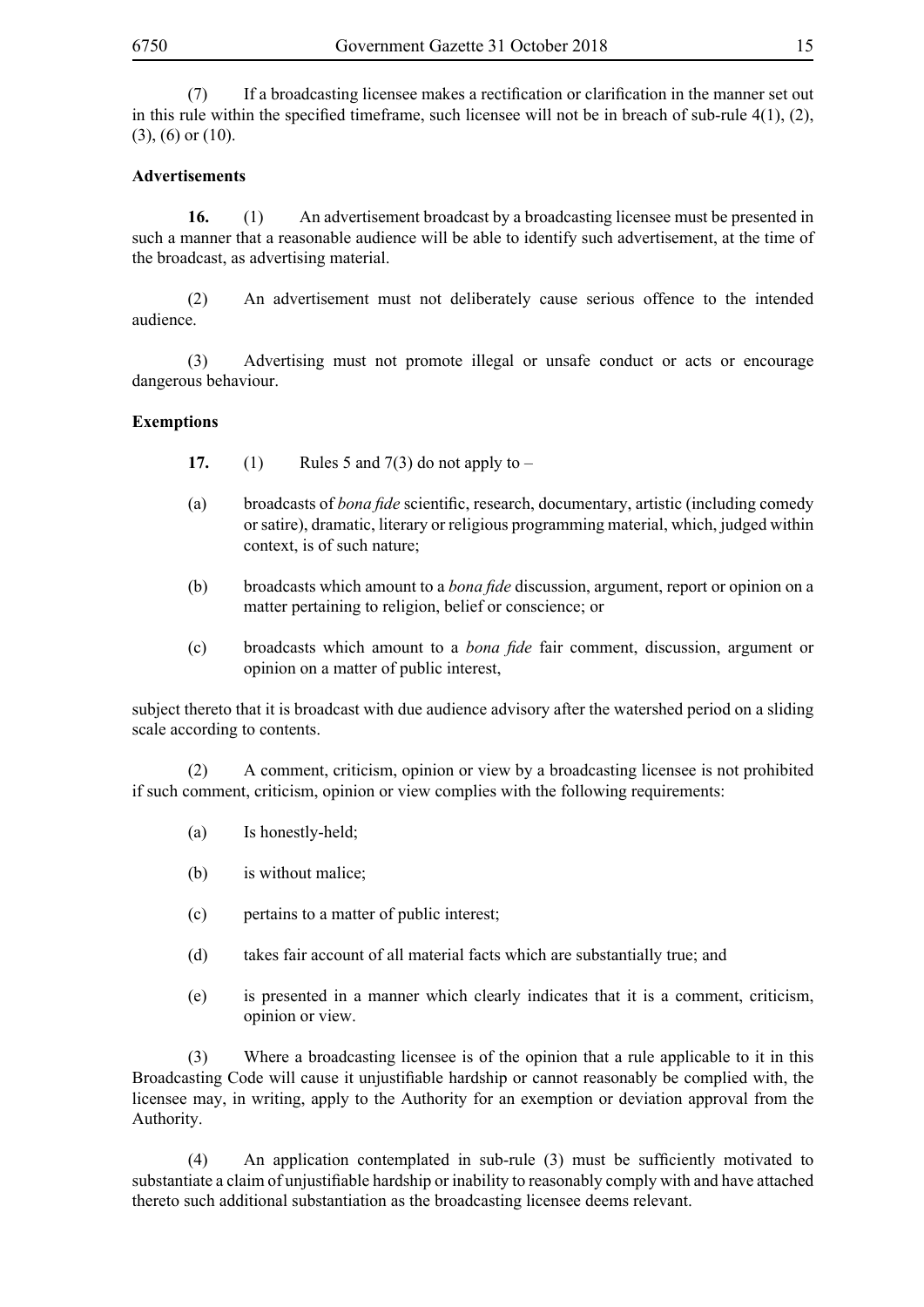(5) The Authority must evaluate each application based on the criteria specified as well as section 89(3) of the Act and may -

- (a) refuse the application if the criteria specified are not met;
- (b) grant an exemption to the relevant rule without conditions or with such conditions as the Authority deems appropriate;
- (c) grant such deviation from the relevant rule as the Authority deems appropriate with or without such conditions as the Authority deems appropriate; or
- (d) make such other determination as the Authority deems appropriate under circumstances.

#### PART C

#### COVERAGE OF ELECTIONS AND REFERENDUMS

#### **Party election broadcasts**

**18.** (1) A broadcasting licensee may not broadcast, or allow to be broadcast, a party election broadcast under any circumstances except during an election broadcast period.

(2) A broadcasting licensee who decides to broadcast a party election broadcast for a particular party must afford all other political parties a similar opportunity.

(3) A party election broadcast is wholly under the editorial control of the relevant political party and the broadcasting licensee -

- (a) is not liable for the contents of the broadcast;
- (b) may not broadcast a party election broadcast until the relevant political party's duly authorised representative submits the contents thereof on behalf of that political party;
- (c) may refuse to broadcast the party election broadcast until provided with a signed written indemnification against liability in line with rule 22(7)(b).

#### **News and current affairs during elections and referendums**

**19.** (1) News coverage of elections and referendums is at the discretion of the news editor of the broadcasting licensee.

(2) A broadcasting licensee must apply proper balance and fairness to all current affairs programmes that deal with elections or referendums.

#### **Balance and impartiality**

**20.** (1) A broadcasting licensee must afford reasonable opportunities for the discussion of conflicting views and must treat all political parties equitably.

(2) A broadcasting licensee must ensure that it is balanced and impartial in its election or referendum reporting and that no political party, candidate or proponent is discriminated against in editorial coverage or the granting of access to coverage.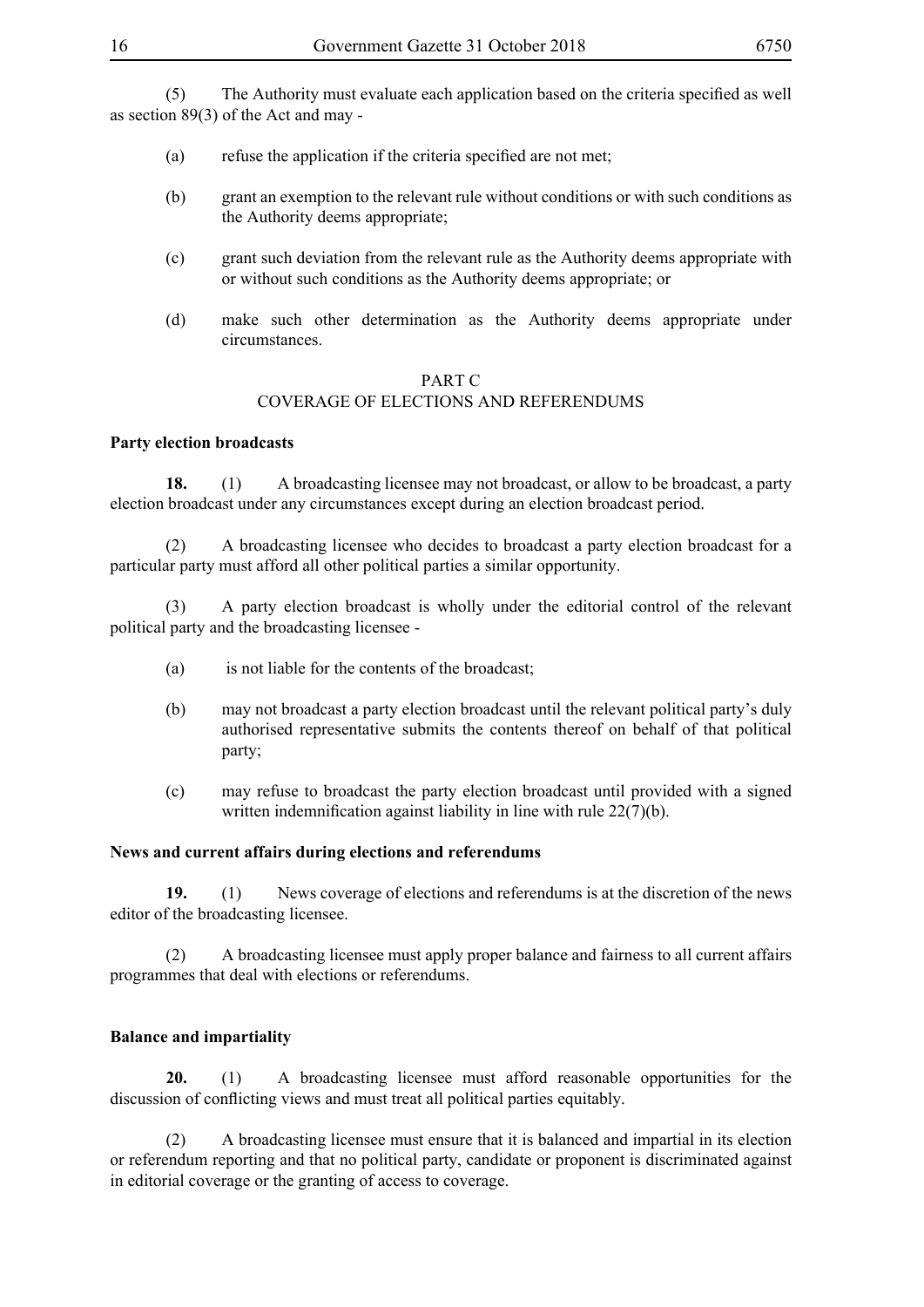(3) In the event of any criticism against a political party, candidate or proponent being levelled in a particular programme of any broadcasting service –

- (a) without that party, candidate or proponent having been afforded an opportunity to respond in the same programme; or
- (b) without the view of that party, candidate or proponent having been reflected therein,

the broadcasting licensee concerned must afford that political party, candidate or proponent a reasonable opportunity to respond to the criticism.

(4) In making advertising time available to political parties, no broadcasting licensee may discriminate against any political party or make or give any preference to any political party or subject any political party to any prejudice.

(5) Should a political party forfeit or decide to forfeit its allocated party election broadcast airtime, then that airtime must be used by the broadcasting licensee concerned for the purpose of broadcasting its normal programming or material.

(6) Should a political party not wish to use its allocated party election broadcast airtime, the broadcasting licensee concerned must not, during the relevant time-slot, in any way vary the sequence or scheduling of party election broadcasts.

#### **Allocation of free airtime by the NBC**

**21.** (1) Subject to section 93(1) of the Act, where the NBC offers free airtime to various political parties participating in an election, it must do so on the basis of the respective formula set out in rule 22 of this Broadcasting Code.

(2) Subject to section 93(1) of the Act, a political party intending to broadcast a party election broadcast utilising the free airtime as allocated by the NBC above must submit its broadcast contents to the NBC at least 96 hours prior to the broadcast thereof.

(3) If a political party fails to deliver the party election broadcast to the NBC before the expiry of the time set out in sub-rule (2), the political party is deemed to have forfeited its free allocated airtime.

(4) In the event of an election and in accordance with rule 22, the formulae must be submitted at least seven days after the publication of the polling day.

#### **Party election broadcasts**

**22.** (1) A political party intending to broadcast a party election broadcast must submit its broadcast contents to a broadcasting licensee at least 96 hours prior to the broadcast thereof.

(2) The political party's party election broadcast contents must be accompanied by a written script in English but, should the political party wish to use a local language, a script must be provided in such language together with a translation thereof in English.

(3) A broadcasting licensee obligated, or intending, to broadcast party election broadcasts must ensure that a political party's party election broadcast contents conforms with this Broadcasting Code.

(4) A broadcasting licensee, to whom a political party submitted its party election broadcast contents for broadcasting, may not in edit or alter the content thereof.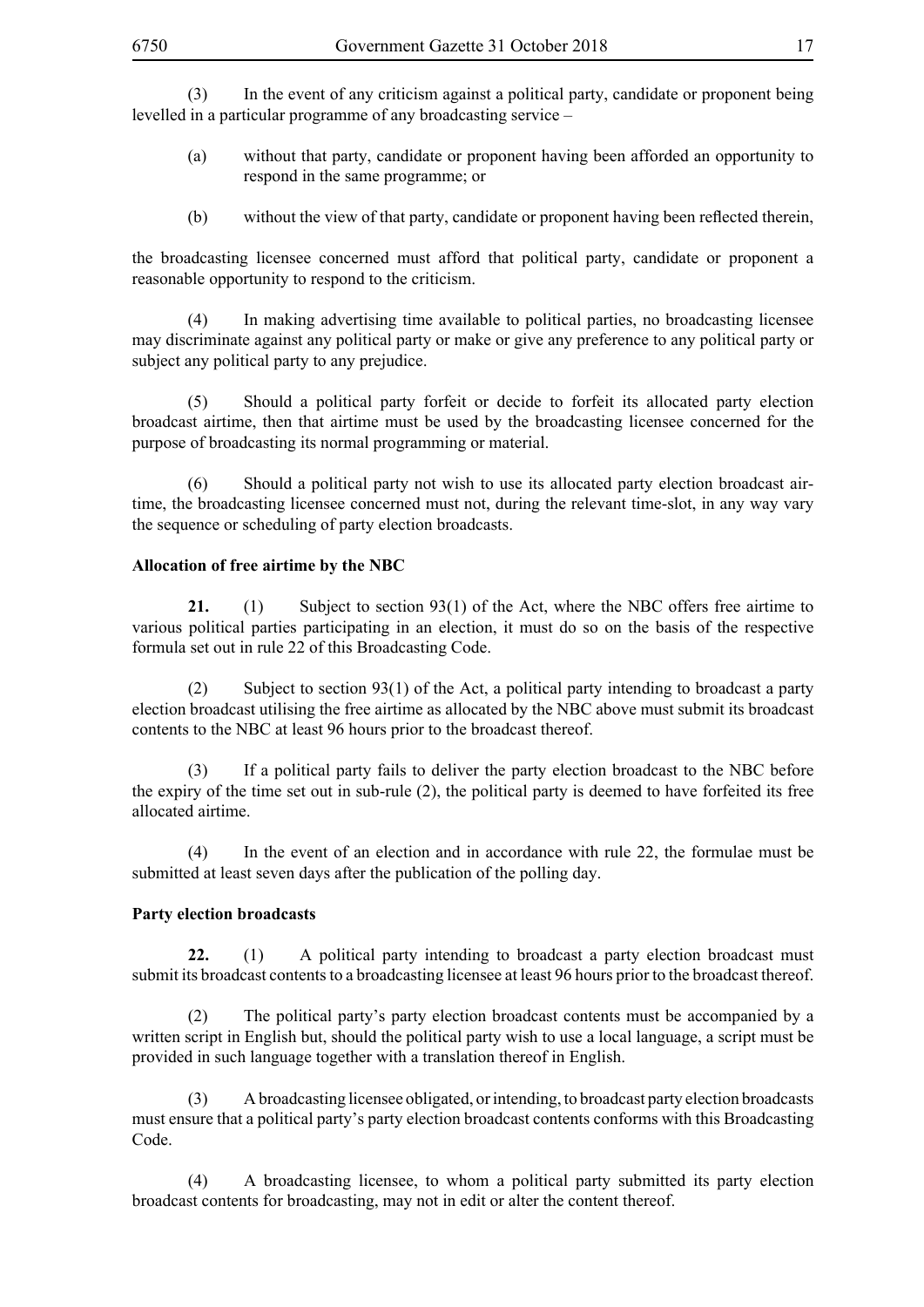(5) A broadcasting licensee may not reject a political party's party election broadcast contents without reasonable cause and in such event the broadcasting licensee must -

- (a) no longer than 24 hours after having received the political party's party election broadcast contents furnish the political party concerned with written reasons for the rejection; and
- (b) allow the political party to alter or edit the relevant party election broadcast contents and resubmit such contents to the broadcasting licensee at least 72 hours prior to the scheduled broadcast thereof.
- (6) A political party must ensure that its party election broadcast contents does not -
- (a) contravene any law and especially not the Constitution of Namibia, the Electoral Act or the Act (including this Broadcasting Code); and
- (b) contain any material which is calculated, or which in the ordinary course is likely, to provoke or incite any unlawful, illegal or criminal act, or which may be perceived as condoning or lending support to any such act.

(7) A political party submitting its party election broadcast contents to a broadcasting licensee for broadcasting -

- (a) has no claim against the broadcasting licensee arising from the broadcast or failure to broadcast such contents; and
- (b) is deemed to have indemnified the broadcasting licensee against incurred costs, damages, losses and third political party claims arising from the broadcast thereof.
- (8) A broadcasting licensee broadcasting a party election broadcast contents must -
- (a) make available to all political parties, every day throughout the election broadcast period, four time-slots not exceeding two minutes each as a minimum;
- (b) do so in accordance with and subject to this Broadcasting Code and such additional requirements as the Authority may determine under the Act;
- (c) ensure that all party election broadcasts aired by such licensee are clearly identified; and
- (d) ensure that all party election broadcasts are identified or announced in a similar manner.
- (9) A party election broadcast may not exceed five minutes in duration.

(10) A broadcasting licensee may not broadcast a political party's party election broadcast or political advertisement immediately before or after another political party's party election broadcast or political advertisement.

(11) Unless a political party makes prior arrangements with the broadcasting licensee, party election broadcast airtime allocated to but not used by that political party shall be forfeited.

(12) A broadcasting licensee or political party may not permit or engage in any interference with, or trade-offs in the sequence or scheduling of party election broadcasts.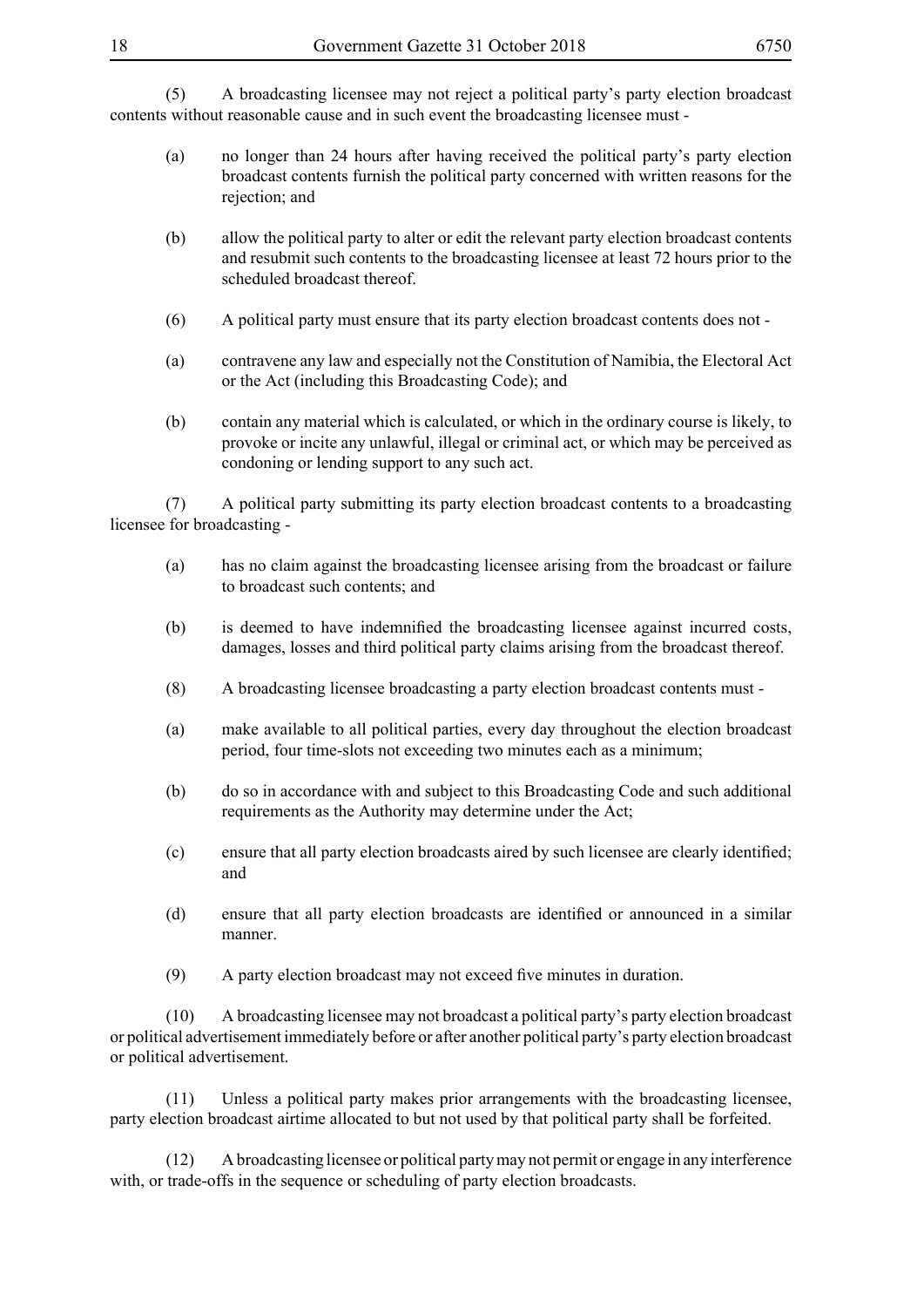### **Political advertising**

**23.** (1) A broadcasting licensee may not broadcast, or allow to be broadcast, a political advertisements under any circumstances except during an election broadcast period.

(2) A broadcasting licensee, to whom a political advertisement is submitted by a political party for broadcast, may not edit or alter the advertisement.

(3) A broadcasting licensee may not reject a political party's political advertisement without reasonable cause and in such event the broadcasting licensee must -

- (a) no longer than 24 hours after having received the political party's political advertisement furnish the political party concerned with written reasons for the rejection; and
- (b) allow the political party to alter or edit the relevant political advertisement and resubmit such advertisement to the broadcasting licensee at least 72 hours prior to the scheduled broadcast thereof.

(4) Where a broadcasting licensee rejected a political advertisement and the political party concerned confirmed in writing to the broadcasting licensee that it will not be re-submitting the advertisement, the broadcasting licensee must, within 24 hours after receiving such confirmation, notify the Authority in writing of such rejection which notification must be accompanied by the written reasons given to the relevant political party for the rejection.

(5) A political party, whose political advertisement was rejected and who does not accept the reasons provided by the broadcasting licensee for the rejection, may refer the matter to the Authority within 24 hours of being informed of the rejection.

- (6) A political party must ensure that its political advertisement does not -
- (a) contravene any law and especially not the Constitution of Namibia, the Electoral Act or the Act (including this Broadcasting Code); and
- (b) contain any material which is calculated, or which in the ordinary course is likely, to provoke or incite any unlawful, illegal or criminal act, or which may be perceived as condoning or lending support to any such act.

(7) A political party submitting a political advertisement to a broadcasting licensee for broadcasting -

- (a) has no claim against the broadcasting licensee arising from the broadcast or failure to broadcast such advertisement;
- (b) is deemed to have indemnified the broadcasting licensee against incurred cost, damages, losses and third political party claims arising from the broadcast thereof.

#### **Broadcasting on polling day**

**24.** (1) No broadcasting licensee may on polling day broadcast a party election broadcast, political advertisement or any material canvassing for support of any political party or candidate.

 (2) A broadcasting licensee must confine election coverage on the polling day to reports and analyses on the progress of voting and information pertaining to voting schedules and location of polling stations.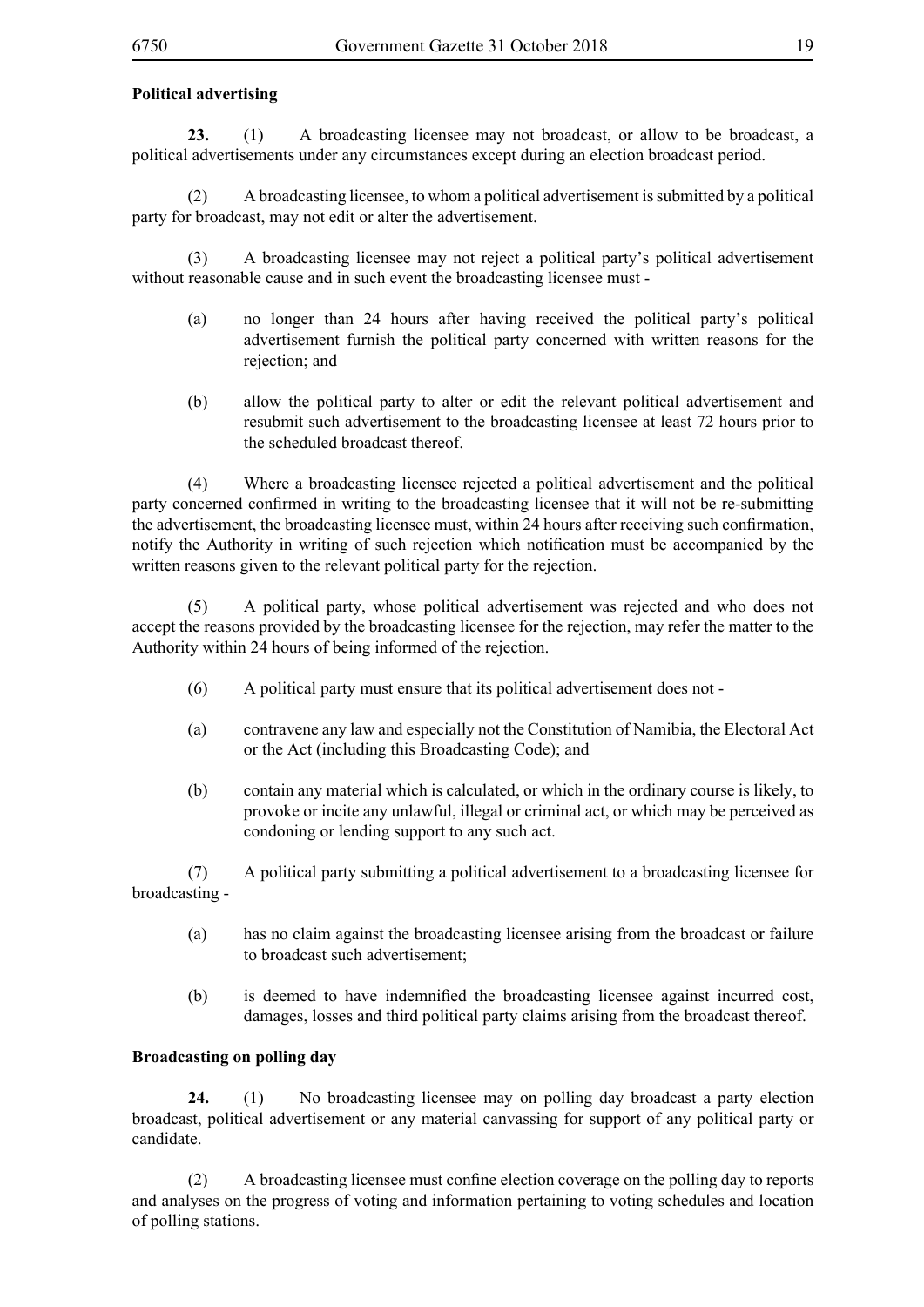(3) A broadcasting licensee may not broadcast election results until after the polls are declared closed and official results are announced or published by the relevant officials of the Electoral Commission of Namibia in accordance with the Electoral Act.

#### PART D LOCAL CONTENT

#### **Local content objectives**

**25.** Every broadcasting licensee must, through the promotion, development or broadcasting of local content strive to -

- (a) encourage the development of Namibian identity and expression by providing, within the type of programmes or music promoted, developed or broadcast by a broadcasting licensee, a wide range of local content which reflects Namibian attitudes, opinions, ideas, values and artistic creativity by displaying Namibian cultures and entertainment through music, dramas, series, news, documentaries, current affairs, movies, films and other programmes;
- (b) serve the needs and interests and reflect the circumstances and aspirations of Namibian women, men and children in a democratic Namibian society;
- (c) promote, develop, produce and maintain local content of high standards and quality; and
- (d) make maximum use of Namibian and African creative and other resources in the creation and presentation of local content.

#### **Local content policy**

**26.** (1) In order to promote the progressive implementation of local content in broadcasting, a broadcasting licensee must, within 12 months after the commencement of this Broadcasting Code develop, and submit to the Authority, its written local content policy in accordance with this rule.

(2) A broadcasting licensee's local content policy must include at least the following matters:

- (a) A description of the type of channels, programmes or music broadcast by the broadcasting licensee;
- (b) a brief analysis or summary of the characteristics of its audience and the preferences of such audience;
- (c) based on the knowledge of the broadcasting licensee and taking into consideration the nature of the broadcasting licensee as contemplated in paragraph (a), a summary of local content available for broadcasting by the broadcasting licensee and the cost implications thereof;
- (d) the purpose or objectives of the broadcasting licensee's local content policy;
- (e) the principles of the broadcasting licensee's broadcasting policy (that is, amongst others, how the broadcasting licensee intends to promote local content in its broadcasts);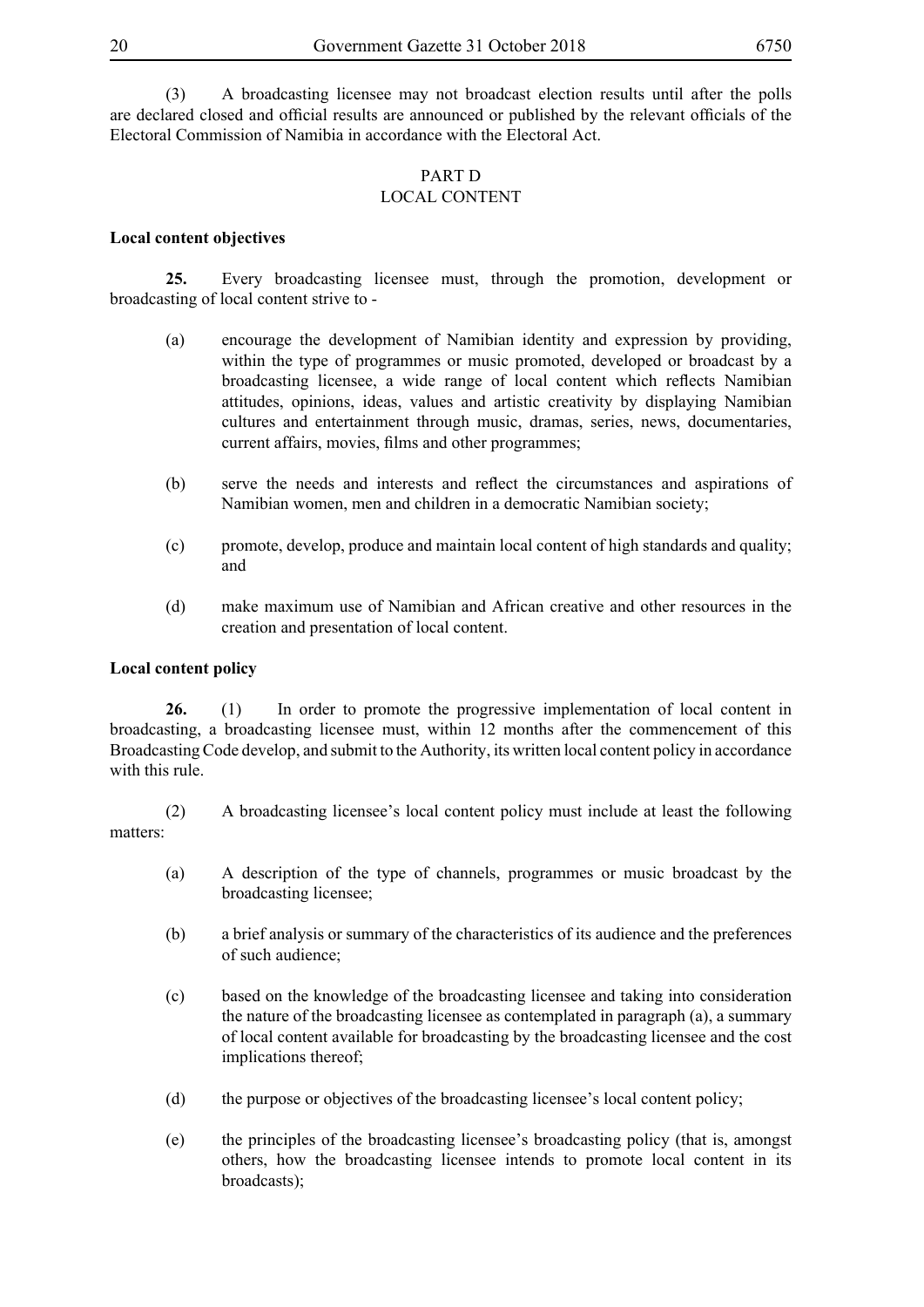- (f) challenges identified by the broadcasting licensee in implementing local content requirements; and
- (g) any other matter the broadcasting licensee deems appropriate to include.

(3) The Authority may assist broadcasting licensees in the development of their local content policies by providing them with a sample local content policy covering the matters set out in this rule.

(4) (a) A broadcasting licensee must every year, on the anniversary of its local content policy, review the policy and, if necessary, make such amendments thereto as are appropriate.

(b) Where amendments are made by a broadcasting licensee to its local content policy, the amended version of the policy must be submitted to the Authority as soon as practicable.

#### **Local content requirements**

**27.** (1) A broadcasting licensee must, over the reporting period, during the performance period, measured as set out in rule 28, comply with the minimum local content requirements set out in this rule.

(2) The minimum local content requirements for the different broadcasting licensees are as follows:

- (a) Radio broadcasting licensees: over the reporting period, 15 percent of music broadcast during the performance period must be local content music;
- (b) commercial television broadcasting licensees (excluding subscription television broadcasting licensees and NBC): over the reporting period, ten percent of programmes broadcast during the performance period must be local content programmes;
- (c) community television broadcasting licensees (excluding subscription television broadcasting licensees and NBC): over the reporting period, 15 percent of programmes broadcast during the performance period must be local content programmes;
- (d) subscription television broadcasting licensees: six percent of their annual channel and content acquisition cost as incurred their most recent completed financial year must be expended on the acquisition or development of local content which expenditure may include expenditure in the Republic of Namibia on local content training, skills development and business development;
- (e) NBC: over the reporting period, thirty percent of programmes and music broadcast during the performance period must be local content programmes or music.
- (3) The local content requirements set out in this rule become enforceable -
- (a) for an existing broadcasting licensees, on the date of the third anniversary of the commencement date of this Broadcasting Code;
- (b) for NBC, after a period of three years from the date determined by the Minister in accordance with section 93 of the Act;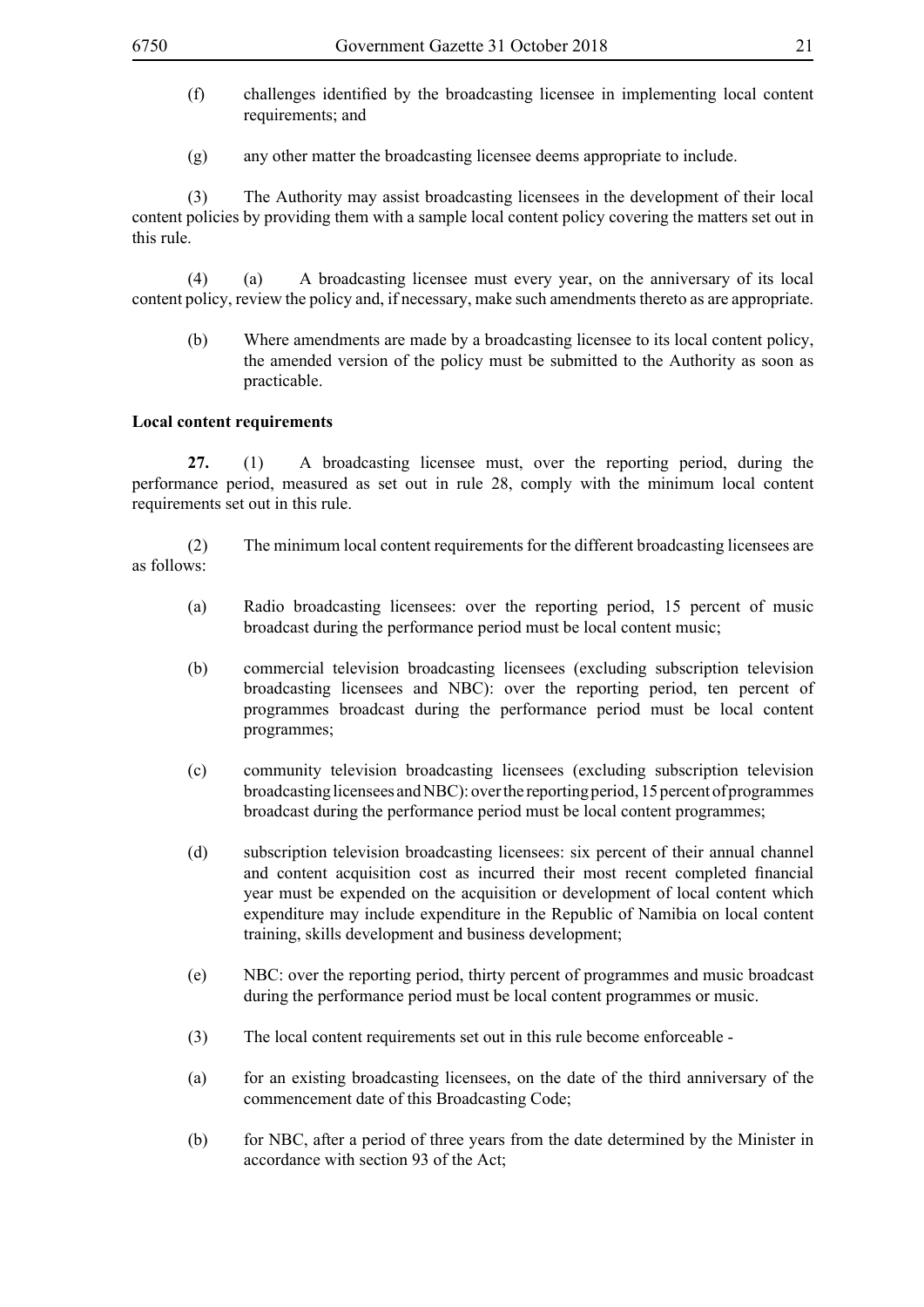| 22                      |     | Government Gazette 31 October 2018                                                                                                                                                                                                                                                                                                                                                 | 6750 |
|-------------------------|-----|------------------------------------------------------------------------------------------------------------------------------------------------------------------------------------------------------------------------------------------------------------------------------------------------------------------------------------------------------------------------------------|------|
|                         | (c) | for a broadcasting licensee to whom a broadcasting licence was issued subsequent<br>to the commencement of this Broadcasting Code, after a period of three years from<br>the date of commencement of its broadcasting licence.                                                                                                                                                     |      |
| licensee <sup>o</sup> - | (4) | The Authority may, by written directive to a subscription television broadcasting                                                                                                                                                                                                                                                                                                  |      |
|                         | (a) | determine the minimum percentage local content programmes or local content music<br>which must be included in a channel in order for such channel to qualify as a local<br>content channel;                                                                                                                                                                                        |      |
|                         | (b) | specify the expenses which must be included in, or may be excluded from, the<br>channel acquisition budget for purposes of this Broadcasting Code.                                                                                                                                                                                                                                 |      |
|                         | (5) | A channel, with regard to which the person who provides, avails or sells such channel<br>to a subscription television broadcasting licensee -                                                                                                                                                                                                                                      |      |
|                         | (a) | is not required to pay, remunerate or in any manner compensate the subscription<br>television broadcasting licensee for the broadcast thereof qualifies as a local content<br>channel; or                                                                                                                                                                                          |      |
|                         | (b) | is required to pay, remunerate or in any manner compensate the subscription<br>television broadcasting licensee for the broadcast thereof does not qualify as a local<br>content channel.                                                                                                                                                                                          |      |
|                         |     | <b>Measurement of local content</b>                                                                                                                                                                                                                                                                                                                                                |      |
| period.                 | 28. | A broadcasting licensee must attempt, in so far as reasonably possible or<br>(1)<br>practical, to evenly spread out the broadcast of local content, on a daily basis, over the performance                                                                                                                                                                                         |      |
|                         | (2) | Compliance with local content requirements shall be measured over the reporting<br>period which is a period of 12 months.                                                                                                                                                                                                                                                          |      |
|                         | (3) | Subject to sub-rule (1), a broadcasting licensee must ensure that it meets its local<br>content requirements measured over the duration of the reporting period irrespective of the spacing,<br>duration or frequency of local content broadcast during the daily performance period.                                                                                              |      |
|                         | (4) | For purposes of measuring local content and local content requirements, the following<br>broadcasts do not constitute music, programmes, local content music or local content programmes<br>(which means that these broadcasts are not taken into consideration when measuring and determining<br>local content programmes or music against other programmes and music broadcast): |      |
|                         | (a) | News;                                                                                                                                                                                                                                                                                                                                                                              |      |
|                         | (b) | sport events;                                                                                                                                                                                                                                                                                                                                                                      |      |

- (c) games;
- (d) programme promotions, bridging and sponsorship music and a broadcasting licensee's continuity and other announcement and theme music;
- (e) advertisements and promotions;
- (f) radio and television shopping;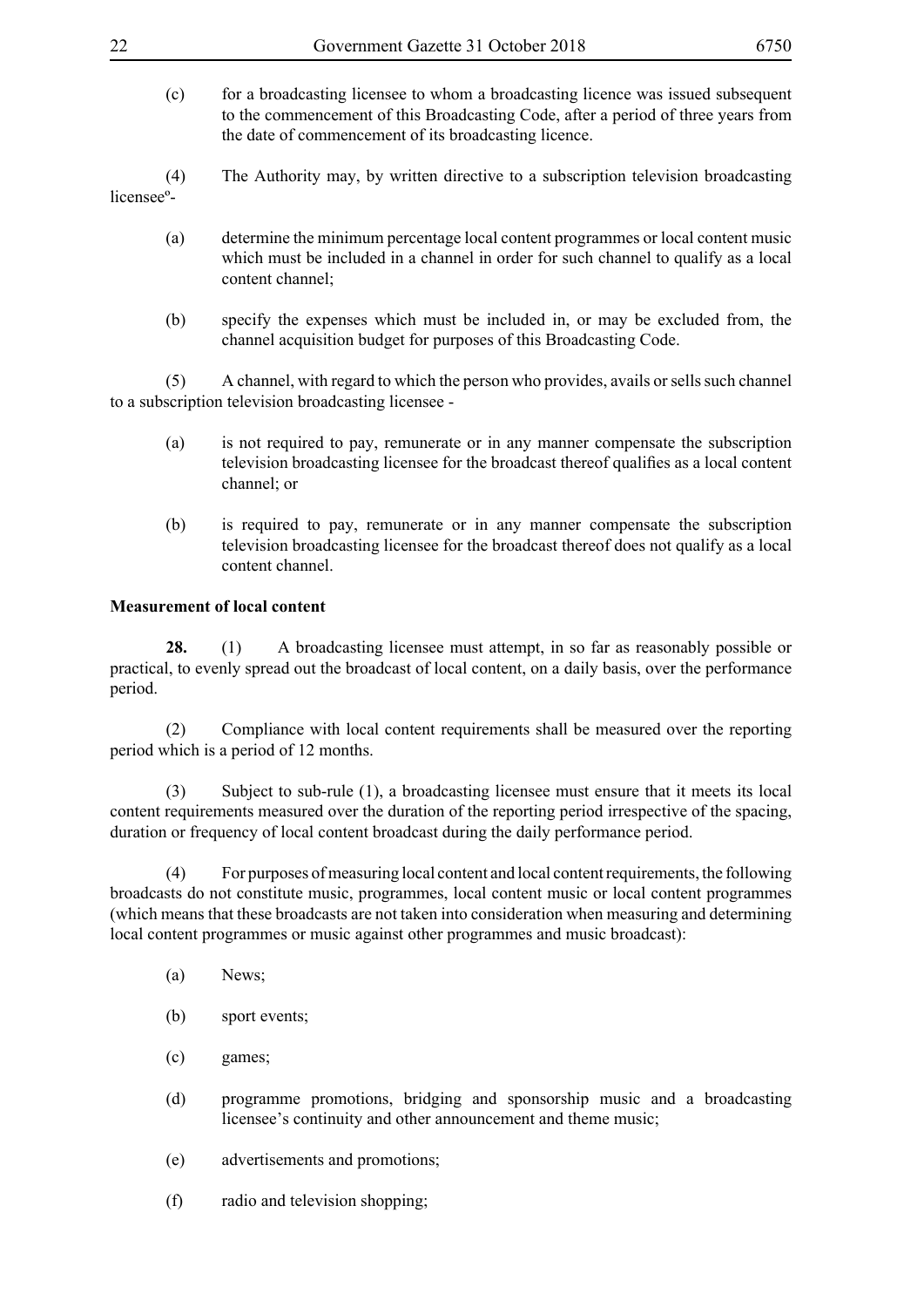(g) teletext.

(5) Where a local content programme or music is broadcast more than once during the performance period, measured over a week, any broadcast after the first broadcast thereof during that week does not count towards the local content requirement applicable to that broadcasting licensee.

(6) Based on the above, local content is calculated as follows for each performance period:

$$
\frac{A}{C - B} \times 100
$$
where

 $A =$  total number of hours or time the broadcasting licensee broadcast applicable local content during the performance period

 $B =$  total number of hours or time broadcasting licensee broadcast exclusions set out in subrule (4) during the performance period

 $C =$  total number of hours or time the broadcasting licensee broadcast programmes or music (including local content programmes and music) during the performance period

and multiplied by 100 to obtain a percentage.

#### **Local content exemption**

**29.** (1) The Authority may, upon application by a broadcasting licensee, grant an exemption or deviation, with or without such conditions and for such period as the Authority may deem appropriate, from any local content requirement in this Part in the event where -

- (a) compliance would result in unreasonable and unjustifiable economic, financial or other hardship to the broadcasting licensee;
- (b) the broadcasting licensee generally broadcasts specialised programmes or music to a particular audience and such types of programmes or music are not produced or are not sufficiently produced by persons who will render such programmes or music local content programmes or music;
- (c) under circumstances, the local content requirements are unreasonably high for that particular broadcasting licensee;
- (d) the Authority has determined any other criteria with regard to which an application for an exemption or a deviation may be made.
- (2) An application contemplated in sub-rule (1) must -
- (a) be sufficiently motivated on the basis of one or more of the criteria set out in that sub-rule;
- (b) have attached thereto such additional substantiation as the broadcasting licensee deems relevant;
- (c) if relevant, include proof that there is no or limited local content available within the context set out in sub-rule (1)(b); and
- (d) demonstrate the measures the broadcasting licensee took or intends to take in attempting to meet the relevant local content requirements.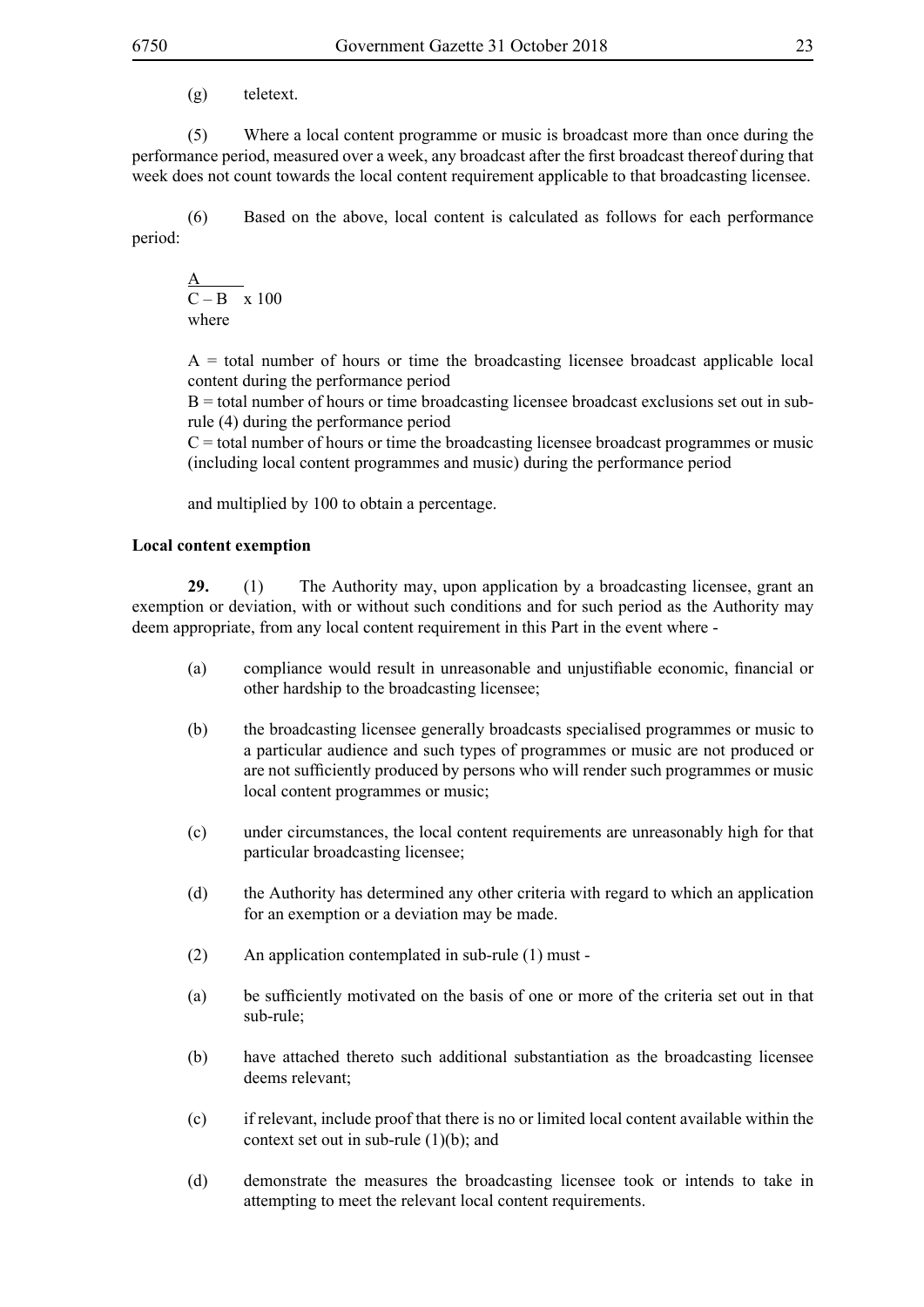(3) The Authority must evaluate each application based on the criteria specified in subrule (1) and taking also into account the capacity, cost and strength of local content production and availability and may -

- (a) refuse the application if the criteria specified are not met;
- (b) grant an exemption without conditions or with such conditions as the Authority deems appropriate;
- (c) grant such deviation as the Authority deems appropriate with or without such conditions as the Authority deems appropriate; or
- (d) make such other determination as the Authority deems appropriate under circumstances.

(4) The Authority may, out of own accord, lower any local content requirements on any of the grounds set out in sub-rule (1).

#### **Record keeping**

**30.** (1) A broadcasting licensee must keep and maintain such logs, statistical forms and channel, programme and music records as may be necessary to ensure the keeping of -

- (a) the particulars of all local content programmes or music broadcast during a performance period or, if applicable, expenditures contemplated in rule  $27(2)(d)$ ;
- (b) sufficient particulars as regards the expenditure contemplated in rule  $27(2)(d)$  or the producer or creator of local content to enable such licensee to substantiate it as qualifying as local content or local content expenditure, as the case may be;
- (c) sufficient information to enable such licensee to calculate and submit to the Authority its statistics on, and compliance with, local content requirements; and
- (d) such other particulars as may be required by the Authority.

(2) A broadcasting licensee must, for every completed year during which this Part D pertaining to local content applied to such licensee, no later than the 31<sup>st</sup> of January of the ensuring year, submit its compliance report to the Authority -

- (a) in the format determined by the Authority; or
- (b) if the Authority did not determine a format, in such format so as to sufficiently and clearly indicate such licensee's compliance with its local content requirements.

(3) A broadcasting licensee must keep the logs, statistical forms and records contemplated in sub-rule (1) for a period of not less than 12 months after the end of each calendar year to which they relate.

#### **Supervision by the Authority and enforcement**

**31.** (1) The Authority shall supervise compliance with the Broadcasting Code, including the local content requirements, in terms of section 90 of the Act.

(2) The Authority may conduct spot checks on a broadcasting licensee, comparing such licensee's logs, statistical forms and records with its own to verify compliance.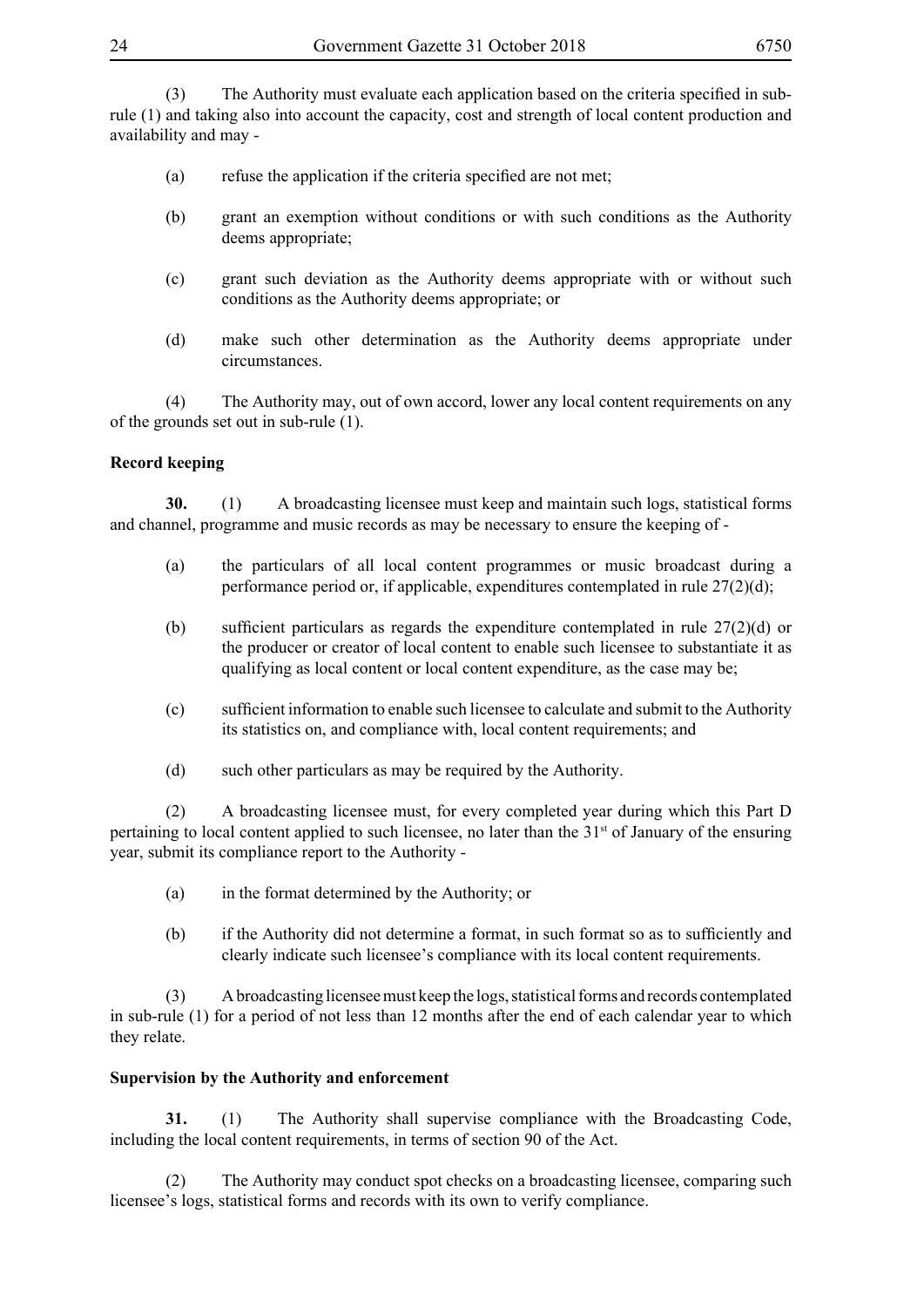(3) The Authority will periodically review the Broadcasting Code and specifically also the local content requirements to ensure the continued progressive implementation thereof in order to meet the objectives set out in the Concise Statement of Purposes to this Broadcasting Code.

#### **ANNEXURE**

### **SUMMARY AND ANALYSIS OF COMMENTS RECEIVED**

#### **1. Introduction**

Subsequent to a review of comments received on the Broadcasting Code published in June 2017, a revised final draft Broadcasting Code was published in the Government Gazette for stakeholder comment on 24 May 2018. A public hearing was held on 30 July 2018 during which verbal comments and input were received on the Broadcasting Code. Written submissions were received from Robin Tyson (UNAM), NBC and MultiChoice. The input and comments received are summarised and responded to below. Stakeholders generally found the revised Broadcasting Code acceptable and expressed their appreciation towards the Authority for its consideration and incorporation of input received from the stakeholders.

#### **2. Stakeholder Input**

#### *2.1 Input and Comments Received at Public Hearing*

The public hearing was well attended and interactive. Some relevant input and comments received at the hearing itself<sup>1</sup> are:

- Concerns were again expressed as regards potential negative effects on freedom of press and speech
- There was expression of opinion that the Broadcasting Code discriminates as it is not applicable to NBC
- The Authority should investigate the granting of incentives for broadcasters to promote local content in addition to the stated minimum local content quotas
- Requiring 15% local content for, for example, community radio may be too low since the representative present opined that the minimum percentage was already exceeded by their broadcasting service
- The requirement on subscription television broadcasters to expend a minimum amount on, amongst others, the "development" of local content – in this regard the word "development" has a wide interpretation/meaning
- The definition of "local content music" caused some confusion since its introductory words reference only verbal music in the first line thus appearing that the definition applies only to music containing words (i.e. not instrumental). The definition was thus slightly restructured to eliminate such confusion

The above input and comments are noted but will generally not be addressed in the current Broadcasting Code. Future consideration will be given to relevant comments and input when the Broadcasting Code is reviewed.

# *2.2 UNAM – Robin Tyson*

2.2.1 Reference is made to South African broadcasters who regularly announce their compliance with their broadcasting code and the contact details (address, e-mail or phone number, etc) as to where listeners/viewers can submit complaints to the licensee itself. This is a sensible

Input received in writing and summarised in clauses  $2.2 - 2.5$  is not repeated in this clause 2.1.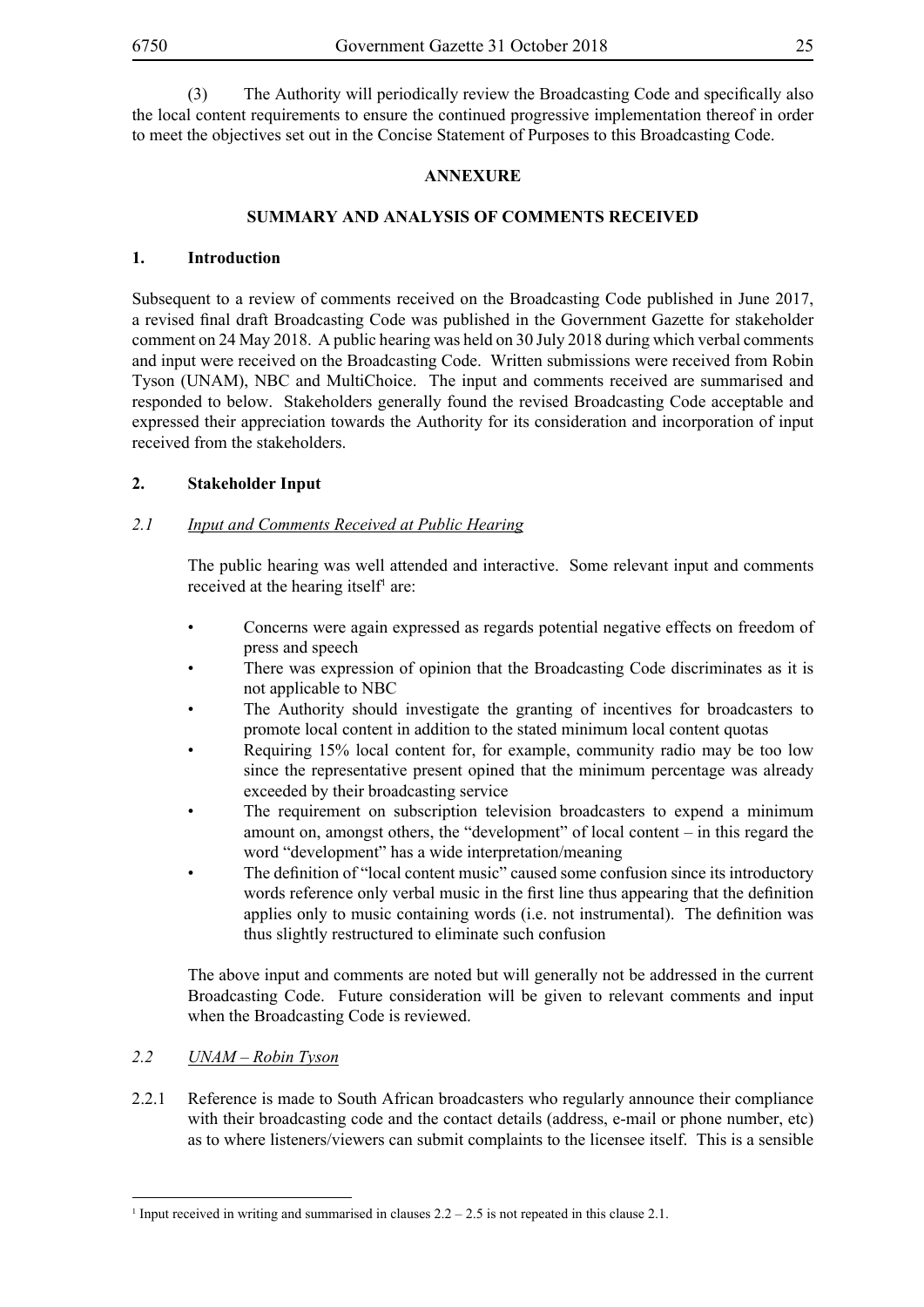proposal and an addition is proposed to rule 3 ("obligations regarding information on this Broadcasting Code) obligating broadcasting licensees to regularly (but not less than once a week) make such announcements. However, flexibility is provided for in that: (a) licensees may also publish the relevant information on electronic and/or social media platforms; and

(b) if a licensee does not have control over a channel or programme and cannot within reasonable means make such announcements, such licensee must publish the information on its electronic or social media platform.

2.2.2 Support is given to an obligation on subscription television broadcasters to expend income on the acquisition or development of local content. Proposals are made that such funding can support the training of media students/professionals, media training facilities, the Namibia Film Commission and the construction and development of a student television station at UNAM and that such broadcasters should be encouraged to do so. This comment does not impact on the contents of the Broadcasting Code, since it is already accommodated as such, and these proposals can be relayed and/or encouraged outside the Broadcasting Code.

#### *2.3 Namibian Broadcasting Corporation*

- 2.3.1 NBC proposes an additional definition for "film" and that local films should attract double points in the calculation of local content quota. Response: the definition of "programme" is wide and includes films.<sup>2</sup> Should one wish to give local films special treatment, then a definition would probably be necessary. The current local content model (being the first time this is introduced in Namibia) is a simplified model. Countries which have required local content for many years have developed more sophisticated models over time (often inclusive additional points for certain local content or of tax benefits on local content). These type of proposals can be further explored in the future once the current model is reviewed and revised.
- 2.3.2 The current definition of "local content programme", in paragraph (f) thereof, requires at least 50% of key personnel to be citizens of, and permanently resident in, Namibia. NBC proposes that this percentage should be 60%. Similarly to the response in clause 2.3.1 above, the decision is to introduce a minimum but meaningful local content requirement to start off with. The impact and success of the first time local content quotas will be regularly reviewed and gradually increased.
- 2.3.3 The Broadcasting Code determines the performance period (for purposes of local content) to be a period of 126 hours per week measured daily between 05:00 and 23:00. NBC proposes a reduction to 112 hours a week between 06:00 and 22:00. This proposal will result in more strenuous local content obligations on broadcasters. For the same reasons given above, the proposal is noted and can be considered when local content increases are considered in the future. Also, as national broadcaster, NBC may carry larger local content and would therefore find the initial local content requirements in the Broadcasting Code less strenuous than their current local content programmes and music.
- 2.3.4 NBC recommends the defining of "political advertising" in order to distinguish this from other political party broadcast messages such as announcements of gatherings or fund raising initiatives, the latter not being limited to election broadcast periods only. Note: (a) "advertisement" (and "advertising") is already defined and thus covers political advertisements in that they are still advertisements but of a political nature; (b) the decision

<sup>2</sup> In view of a comment received from the Namibia Film Commission the definition of "film" in the Namibia Film Commission Act was cross-referenced and the definition of "programme" now includes "films" in order to avoid any uncertainty on this.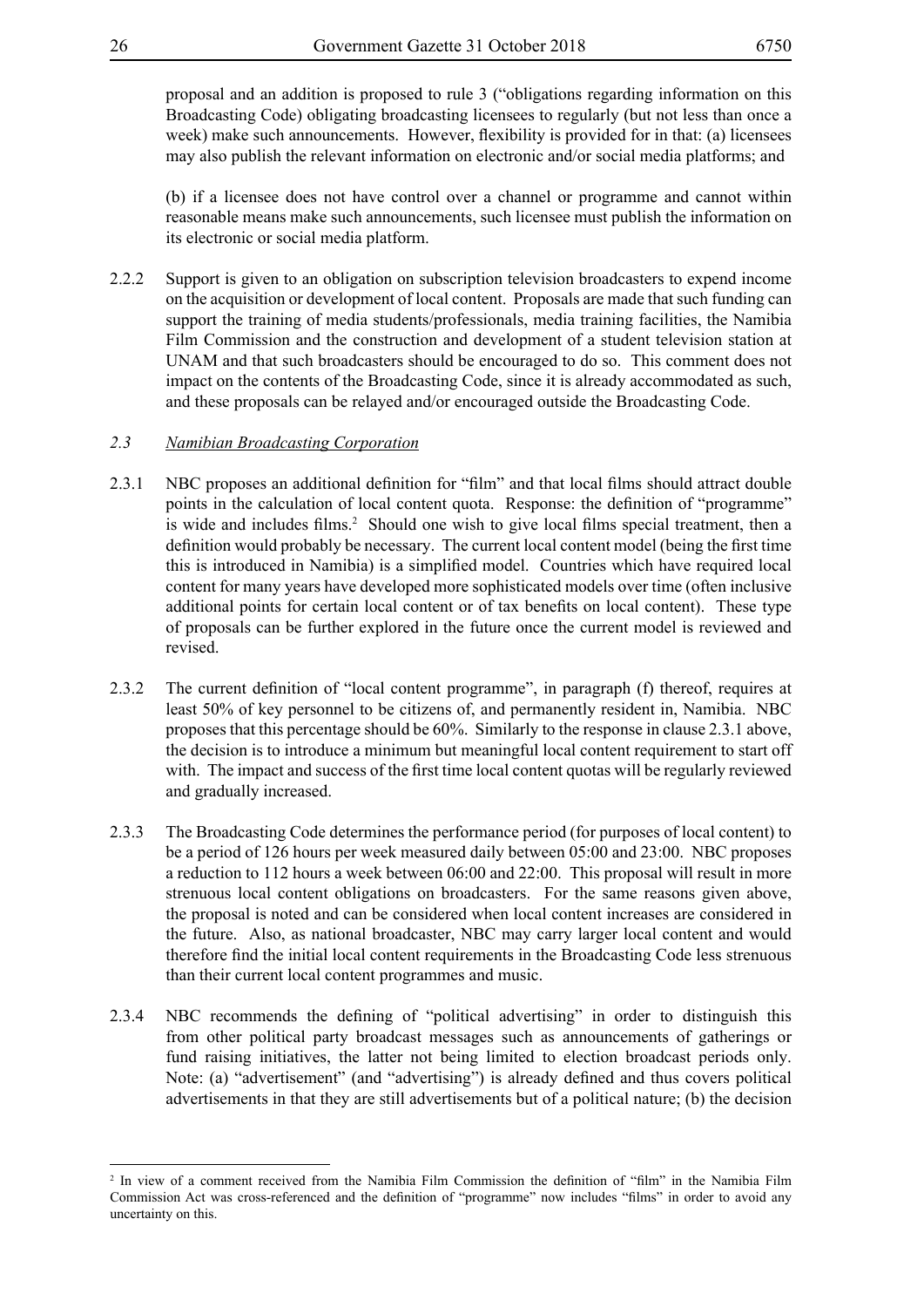is to prohibit political advertising outside election periods and thus, broadcasts which do not constitute advertising (as defined) and which is not a political election broadcast, are not prohibited.

2.3.5 As regards what constitutes "child pornography" in the definition of "sexual conduct", NBC proposes the addition of inappropriate touching of a child. Child pornography currently

means "fondling or touching of breasts, genitalia or the anus". NBC's proposal is acceptable and added to paragraph (d) of the definition of "child pornography" to now state: "the fondling or touching of breasts, genitalia or the anus and any other inappropriate touching of a child of a sexual nature"

- 2.3.6 As regards the watershed period, NBC proposes an earlier start at 21:00 and not 22:00. The comment is noted but is found to be too early and 22:00 is deemed more appropriate.
- 2.3.7 NBC proposes the deletion of rule 10(2) since it is difficult for broadcasters to control what callers will say. Rule 10(2) obligates a broadcaster, in so far as is practical or reasonable, to ensure a balanced and reasonable range of views/opinions on controversial issues. NBC's proposal is noted but the limitations already included (i.e. only is so far as it is practical or reasonable) are deemed reasonable and add flexibility to address this concern.
- 2.3.8 Rule 12(1), relating to competitions, requires broadcasters to make known, during a broadcast, the full cost of calling in (or sms) to participate in a competition. NBC states that it could be challenging to apply this requirement to especially phone calls since the rates of various telephone service providers of callers may differ. This is deemed not necessary to amend since these competitions have special numbers and rate is determined between issuer of competition and service provider.
- 2.3.9 Rule 13 requires broadcasters to broadcast public emergency notices or public disaster announcements. NBC advises more clarity on these concepts by means of a definition. Note that, without a definition, these expressions will be understood within their ordinary grammatical meaning. It may be beneficial to define these expressions to prevent the indiscriminate use of such announcements and to provide greater clarity. The following definitions are proposed to be inserted:

"public notice of emergency" means a notice issued by a Government Minister or a duly authorised public enterprise, as defined in the Public Enterprises Governance Act, 2006 (Act No. 2 of 2006) or other public authority or organ of State relating to a sudden unforeseen event or situation beyond the ordinary which threatens lives or property; and

"public disaster" has the meaning assigned to "disaster" in section 1 of the Disaster Risk Management Act, 2012 (Act No. 10 of 2012).3

<sup>&</sup>lt;sup>3</sup> "disaster" means any serious disruption of the functioning of a community or society, posing a significant, widespread threat to human life, health, property or the environment, which exceeds the ability of the affected community or society to cope using its own resources resulting from -

<sup>(</sup>a) natural disaster, major accident or other significant events howsoever caused;

<sup>(</sup>b) destruction or pollution;

<sup>(</sup>c) scarcity of essential supplies;

<sup>(</sup>d) disruption of essential services;

<sup>(</sup>e) influx of refugees;

<sup>(</sup>f) plague or epidemic of diseases; or

<sup>(</sup>g) economic failure.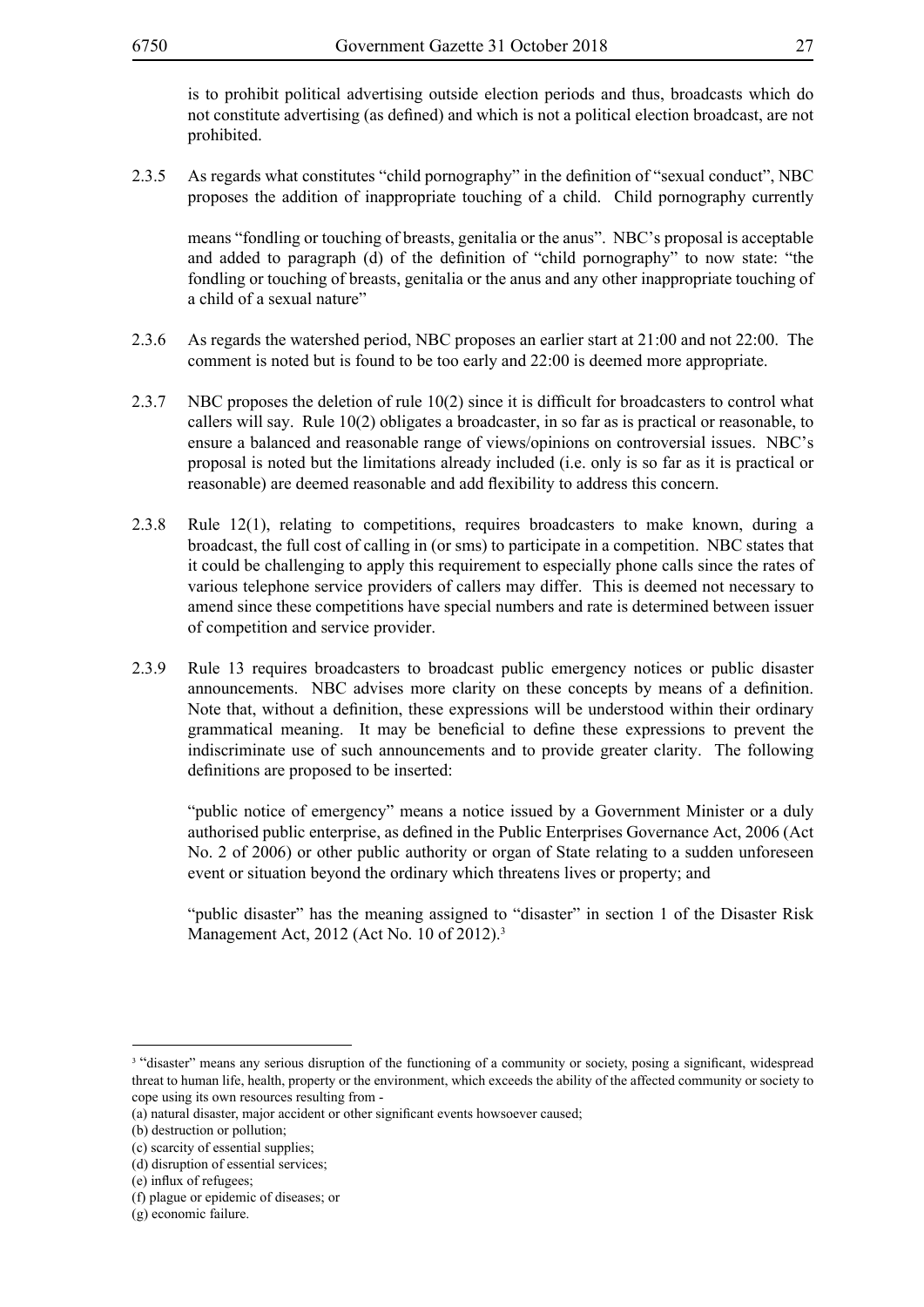- 2.3.10 As regards: (a) rule 22(1), NBC proposes that a political party must submit party election broadcast content at least 120 hours before the broadcast to a broadcaster and not 96 hours as currently stated; (b) rule  $22(5)(a)$ , NBC proposes that a broadcaster who rejects a party election broadcast must, no longer than 48 hours after having received the content, give notice of the rejection and the reasons therefor and not 24 hours as is currently stated. These timeframes were proposed in the previous published Broadcasting Codes and, apart from NBC, no other broadcaster commented thereon or found them unreasonable. It is recommended that timeframes stay intact. Should NBC have particular challenges to meet such timeframes there is a general rule under which they can apply to the Authority for exemption or adjustment.
- 2.3.11 Rule 22(6)(a) determines that election broadcast contents may not contravene any law including the Broadcasting Code. NBC proposes adding hereto that such content may also not contravene editorial policies. This proposal is not accepted in view of editorial policies being internal and it is not the intention of the Broadcasting Code to make them enforceable through statute. The ambit of this subrule is limited to laws of Namibia only.
- 2.3.12 NBC proposes that party election broadcast may not exceed three minutes in duration instead of the current five minutes provided for in the Broadcasting Code. This proposal is not accepted for the same reasons provided in clause 2.3.10 above.
- 2.3.13 Regarding rule 27(2)(a) which sets the local content requirement for radio broadcasters at 15% of music broadcast, NBC proposes that this be increased to 50%. It is recommended that the percentage remains as published in the previous draft Broadcasting Code. Only two licensees recommended an increase whereas the other licensees did not comment thereon and thus deemed to have found it acceptable. Also, see previous reasoning to start off with lower levels at the first introduction of local content and gradually increase requirements as this aligns with accepted local content principles.
- 2.3.14 On rule 28(4), NBC proposes the inclusion of news, sport events and games towards local content. It is recommended that this proposal not be accepted. As explained to stakeholders at the public hearing and in the explanatory memorandum, sport coverage, news, advertising, games, promotions and certain announcements broadcast during the performance period will be excluded (i.e. deducted) from the total performance period's hours and the local content percentage will be calculated on the remaining hours. This means, for example, local content music required to be broadcast will be measured against only the total other music broadcast during performance period – not against the total number of hours of the performance period thereby reducing local content burden.

# *2.4 MultiChoice Namibia*

- 2.4.1 MultiChoice is of the opinion that the Broadcasting Code does not sufficiently distinguish between the following types of broadcasters:
	- Those who produce and/or commission programmes
	- Those who produce and/or commission channels
	- Those who acquire channels which they package into bouquets

This lack of distinction, according to MultiChoice, means that the Broadcasting Code does not cater for a broadcaster such as MultiChoice who has no editorial control over content. MultiChoice is of the opinion that the Code is based on the thinking that all broadcasters commission their own programmes (as opposed to channels and acquisition of channels). MultiChoice states that it does not produce or commission programmes. It acquires complete channels and package them into bouquets. Based on this premise, MultiChoice makes recommendations how the Broadcasting Code could be amended to accommodate their channel acquisition model.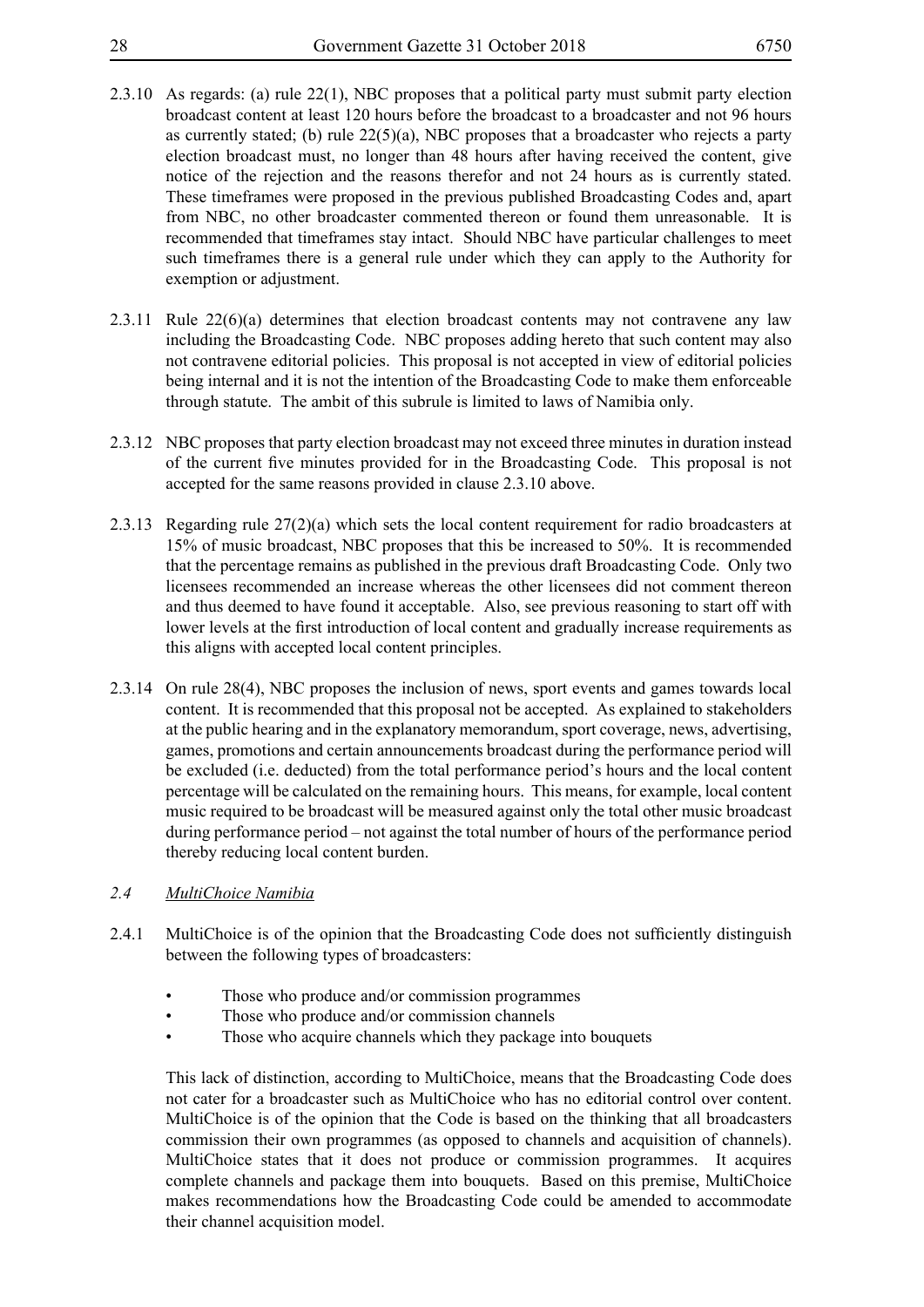- 2.4.2 Local content: MultiChoice supports the Authority's decision that local content requirements for subscription television broadcasters must be expenditure-based (i.e. a certain minimum amount must be expended on the acquisition or development of local content). Currently the Broadcasting Code determines this to be 1.5% of annual revenue to be expended on local content. MultiChoice proposes that the amount should be determined as a percentage of their annual content acquisition cost of their most recent completed financial year. MultiChoice proposes that such percentage should be 3%. As regards local content requirements for subscription television broadcasters, the following recommendations are made:
	- insertion of a definition of local content channels to specify that it is a channel consisting of such a percentage of local content music and programmes as the Authority may from time to time determine – this is to avoid that a channel which features, for example, only 1% local content qualifies as a local content channel
	- providing for a percentage-based expenditure requirement of  $6\%$  of the subscription television broadcaster's channel acquisition cost during the previous financial year. MultiChoice's proposal of 3% is deemed too low especially since, in the absence of the Authority determining a specific percentage of local content for a channel to qualify as a local content channel, all channels (for example NBC currently broadcast by MultiChoice) qualify as local content and may result in the required local content quota already being exceeded
	- provision is made for the Authority to determine which expenses must be included in a subscription television broadcasting licensee's channel acquisition budget and which may be excluded in the event that more clarity may in future be required on this matter
	- different from other broadcasters (who are required to broadcast at least the minimum percentage local content), subscription television broadcasters are provided with a choice as to whether to expend the required expenditure on the acquisition or development of local content which expenditure may include expenditure in the Republic of Namibia on local content training, skills development and business development
	- a local content channel with regard to which the person who provides or avails the channel is not required by the subscription television broadcaster to compensate the broadcaster for the broadcast thereof qualifies as a local content channel. However, if such channel provider must compensate/pay the broadcaster to broadcast the channel it cannot be claimed as a local content channel
	- consequential changes were made to relevant rules in the Broadcasting Code to accommodate the approach recommended herein
- 2.4.3 Due to it not having any editorial control over channels purchased, MultiChoice proposes to be also exempted from rules 4, 8, 10, 12 and 15 of the Code. Their ability to comply was duly considered and it is recommended as follows:
	- exemption from rule 4 requiring licensees, amongst others, to report news and current affairs truthfully and objectively, not to reveal the identity of certain victims, not to use explicit language relating to news of destruction, accidents etc which could disturb certain viewers and to provide opportunities for alternative views on current affairs programmes. It is recommended that subscription television broadcasters only be exempted from rule  $4(7)$  to  $(10)$  but not rule  $4(1)$  to  $(6)$  since if there is noncompliance, the broadcaster is required to rectify the matter either by broadcasting the rectification or by rectifying it on its website or other platforms used or any other way which is appropriate under circumstances. MultiChoice can thus align with the first part of this rule
	- exemption from rule 8 which requires broadcasters to respect the privacy, dignity and reputation of persons. Exemption is not recommended since rule 8 is not an absolute prohibition but requires broadcasters to take extra care. It is deemed that MultiChoice can apply such care and consideration within its constraints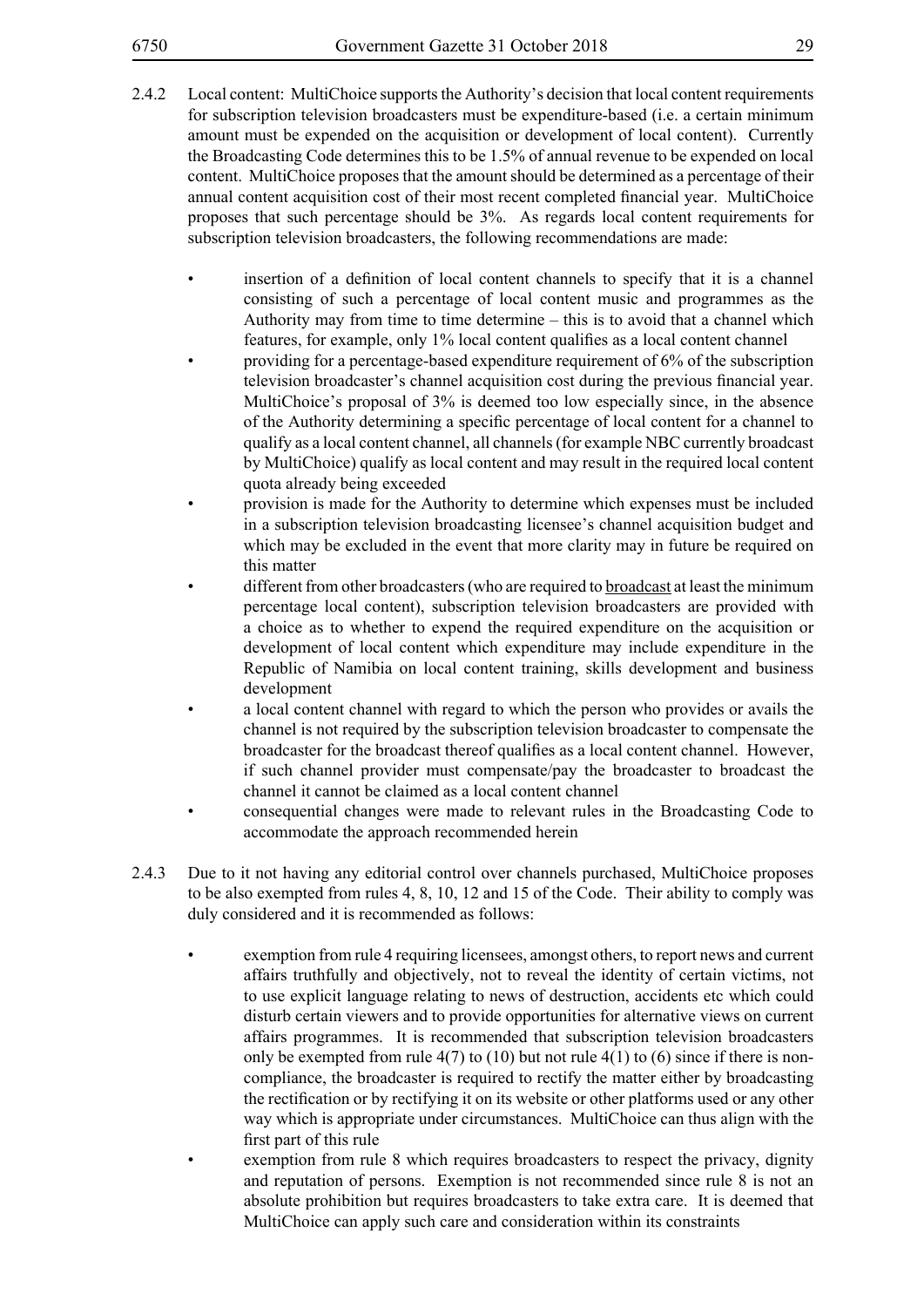- exemption from rule 10 which requires a broadcaster, in so far as is practical or reasonable, to have a balanced approach when reporting on controversial issues. Again, this is not an absolute prohibition and thus this requirement can apply to MultiChoice as they are only required to act in so far as it is practical or reasonable (having thus regard that they may not have editorial control)
- exemption from rule 12 relating to competitions exemption is recommended in view of MultiChoice not having editorial control and those being foreign competitions not open to Namibians
- exemption from rule 15 regarding the publication of counter-versions where comments were incorrect. It is recommended that MultiChoice not be exempted since rectifications can be made on alternative platforms and not on a programme broadcast thereafter

# *2.5 Namibia Film Commission & Filmmakers Association of Namibia*

- 2.5.1 In order to promote local films and the local film industry, it is proposed that the Broadcasting Code includes a definition of "film" and give promotional prominence to local films for purposes of local content. As explained earlier, to do so requires a more advanced local content model (for example a point based model) and it was decided to introduce a simplified initial local content model. However, to clarify that local programmes include films, the definition of "film" in the Namibia Film Commission Act was incorporated under the Code's definitions and included as part of "programmes". This will also lend greater prominence to local films.
- 2.5.2 Concern was expressed as regards protection in the Broadcasting Code for marginalized communities/groups, especially when it pertains to recording them for broadcasting purposes. To accommodate this concern/comment, a reference to marginalized groups is included in rule 8(2).

# *2.6 Ministry of Information and Communication Technology*

- 2.6.1 As regards the consultation of the election part of the Broadcasting Code with political parties, such stakeholder interaction is addressed as follows:
	- The Broadcasting Code has been published three times for public comment in the Government Gazette and was widely distributed and consulted;
	- The Namibian Electoral Commission was specifically consulted;
	- The rules in the Broadcasting Code relating to elections follow and align with the Electoral Act;
	- Obligations in the Broadcasting Code mainly relate to broadcasters and not political parties;
	- The Broadcasting Code has built-in flexibility and can thus adapt by means of variations and/or exemptions;
	- The Broadcasting Code is not cast in stone but will be a living and adaptable code which will be regularly reviewed and continually built upon.

 $\overline{\phantom{a}}$  , where  $\overline{\phantom{a}}$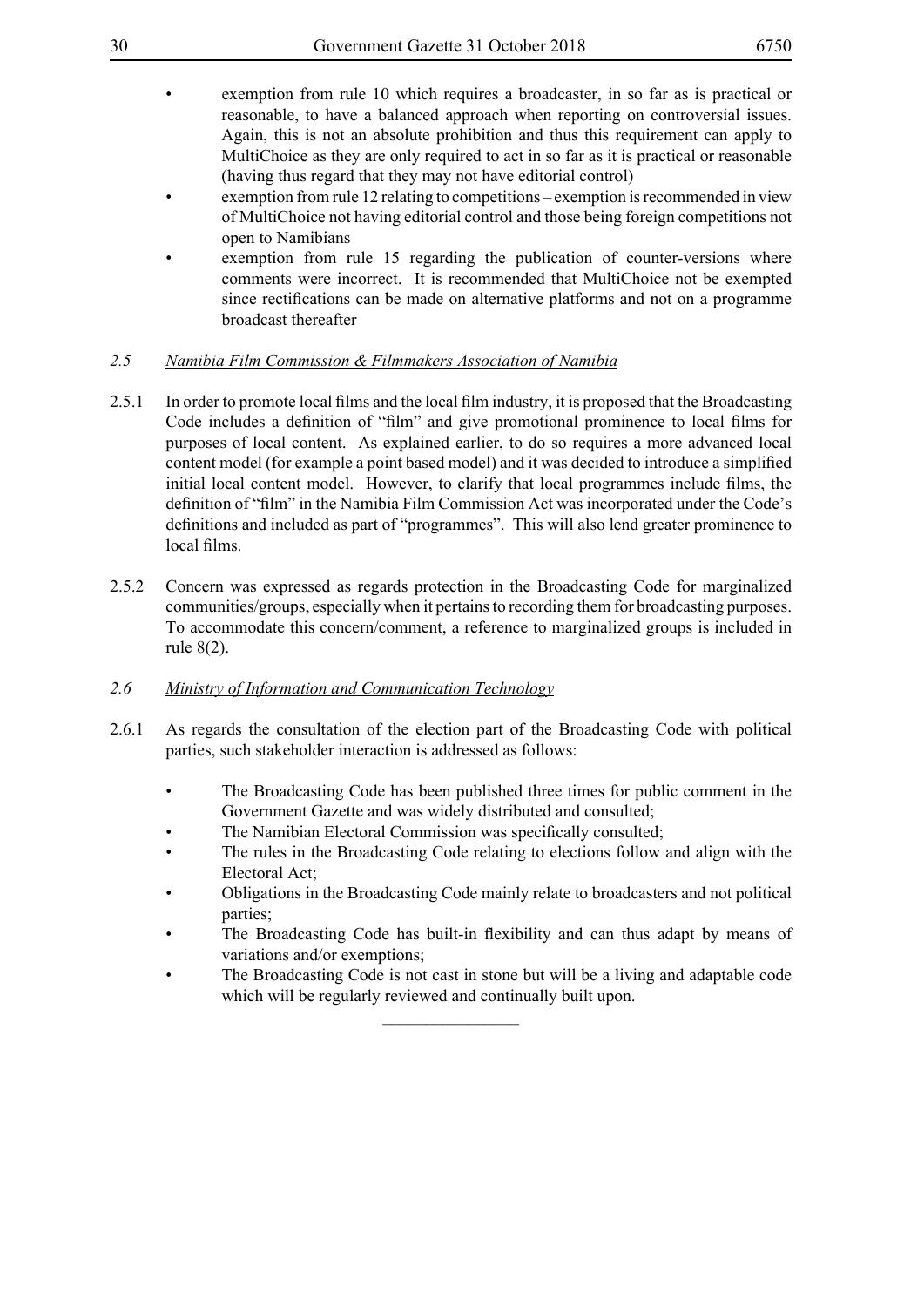### **COMMUNICATIONS REGULATORY AUTHORITY OF NAMIBIA**

No. 603 2018

#### NOTICE OF INTENTION TO AMEND REGULATIONS IN RESPECT OF TYPE APPROVAL AND TECHNICAL STANDARDS FOR TELECOMMUNICATIONS EQUIPMENT: COMMUNICATIONS ACT, 2009

The Communications Regulatory Authority of Namibia, under section 129 of the Communications Act, 2009 (Act No. 8 of 2009) and in accordance with the Regulations Regarding Rule-Making Procedures published under General Notice No. 334 of 17 December 2010, publishes the notice of intention to amend regulations which includes -

- (a) the draft of the proposed amendments to the Regulations in respect of Type Approval and Technical Standards for Telecommunications Equipment set out in Schedule 1; and
- (b) the concise statement of the purpose for the proposed amendment of the Regulations set out in Schedule 2.

The Authority invites the public to submit comments in writing to the Authority within 30 days from the date of publication of this notice in the *Gazette,* and a written comment must -

- (a) contain the name and contact details of the person making the comment and the name and contact details of the person for whom the comment is made, if different;
- (b) be clear and concise; and
- (c) be send or delivered
	- (i) by hand to the head office of CRAN, Communications House, 56 Robert Mugabe Avenue, Windhoek;
	- (ii) by post to CRAN, Private Bag 13309, Windhoek, Namibia;
	- (iii) by electronic mail to CRAN email address:  $\text{legal@cran.na}$ ;
	- (iv) by facsimile to CRAN facsimile number: +264 61 222790; and
	- (v) by facsimile-to-email to number: 0886550852.

#### **F. KISHI CHAIRPERSON, BOARD OF DIRECTORS COMMUNICATIONS REGULATORY AUTHORITY OF NAMIBIA**

#### **SCHEDULE 1**

#### AMENDMENT OF REGULATIONS IN RESPECT OF TYPE APPROVAL AND TECHNICAL STANDARDS FOR TELECOMMUNICATIONS EQUIPMENT: COMMUNICATIONS ACT, 2009

The Communications Regulatory Authority of Namibia, in terms of under section 129 of the Communications Act, 2009 (Act No. 8 of 2009) amends the Regulations in Respect of Type Approval and Technical Standards for Telecommunications Equipment as published in Government Gazette No. 5659, General Notice No. 22 dated 30 January 2015.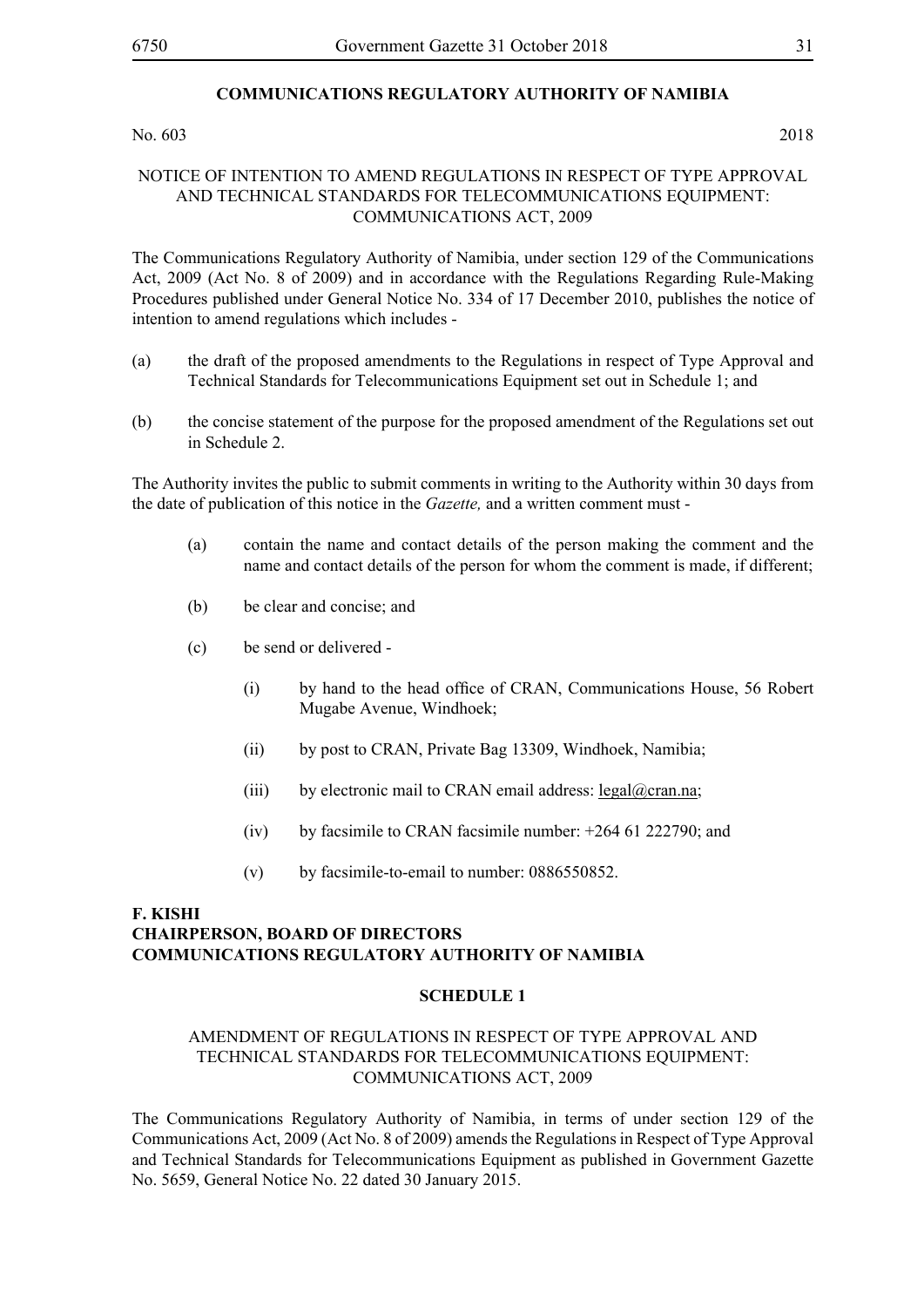# **Definitions**

**1.** In these regulations the "Regulations" means the Regulations in Respect of Type Approval and Technical Standards for Telecommunications Equipment published under General Notice No. 22 dated 30 January 2015.

# **Amendment of regulation 5 of Regulations**

- **2.** Regulation 5 of the Regulations is amended -
- (a) by the substitution for subregulation (1) of the following subregulation:
	- $\lq(1)$  A person or entity who or which intends to -
	- (a) connect any equipment to an electronic communication network within Namibia for purposes of electronic communications; and
	- (b) use, sell or offer for sale or re-sale telecommunications equipment in Namibia,

that is not type approved or exempted from type approval in terms of these Regulations, must submit the telecommunications equipment to the Authority for type approval prior to the use, connection, sale or re-sale."; and

- (b) by the insertion after subregulation (1) of the following subregulation:
	- "(1A) The Authority must publish on its *website* -
	- (a) a list of telecommunications equipment that have been type approved; and
	- (b) a list of telecommunications equipment exempted from type approval*.*".

# **Amendment of regulation 10 of Regulations**

- **3.** Regulation 10 of the Regulations is amended -
- (a) by the deletion of subregulations (1) and (2); and
- (b) by the substitution for subregulation  $(3)$  of the following subsection:

 "(3) The holder of a type approval certificate or the owner of a telecommunications equipment that has been type approved by the Authority may only use, sell, offer for sale or connect telecommunications equipment to an electronic communications network which are identical in all material respects to the type approved telecommunications equipment in respect of which the type approval certificate has been issued."; and

(c) by the deletion of subregulation (4).

# **Substitution of Annexure 2 of Regulations**

**4.** The Regulations is amended by the substitution for Annexure 2 of the following Annexure: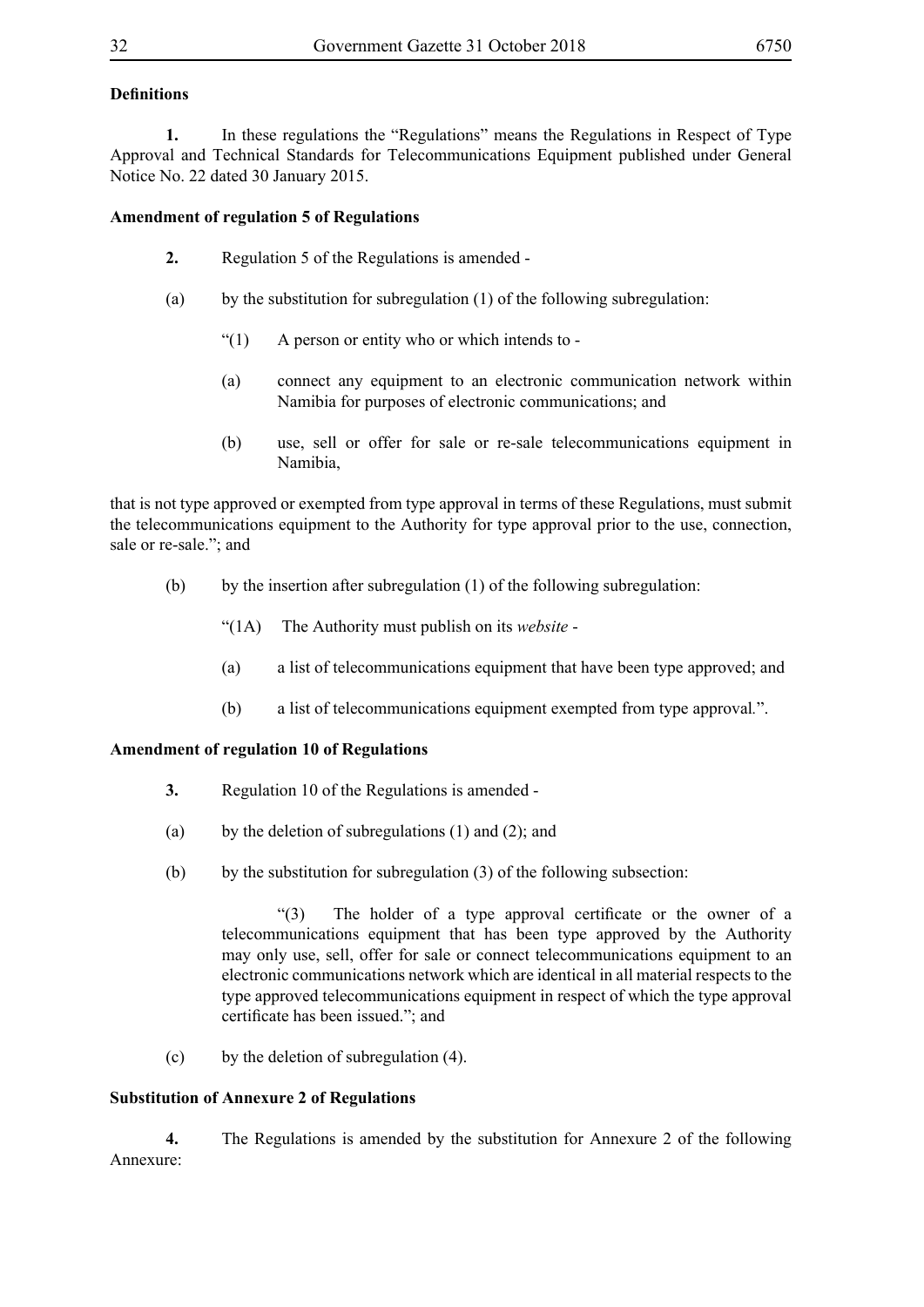# "ANNEXURE 2

# TYPE APPROVAL FEES

# (Regulation 13)

| <b>Equipment Category</b>           | <b>Equipment Included in Category</b>                                                        | Fees (N\$) |
|-------------------------------------|----------------------------------------------------------------------------------------------|------------|
| Radio Transmitter Equipment         | <b>Community Radio Transmitter</b>                                                           | 1 1 5 0    |
| Call Monitoring Equipment           | Call metering unit                                                                           | 288        |
|                                     | Call monitoring unit                                                                         | 288        |
|                                     | Call barring unit                                                                            | 288        |
|                                     | Call recording unit                                                                          | 288        |
|                                     | Subscriber private meter                                                                     | 288        |
| Data Equipment                      | Modem                                                                                        | 518        |
|                                     | Router                                                                                       | 518        |
|                                     | Switch                                                                                       | 518        |
|                                     | Packet Assembler/Disassembler (PAD)                                                          | 518        |
|                                     | Multiplexer (MUX)                                                                            | 518        |
| Facsimile Equipment                 | All types                                                                                    | 518        |
| Network Equipment (all technologies | Microwave Transmitter                                                                        | 3 4 5 0    |
|                                     | <b>Base Station Transmitter</b>                                                              | 3 4 5 0    |
|                                     | Network Management System                                                                    | 3 4 5 0    |
|                                     | Cell Booster                                                                                 | 518        |
|                                     | Cell Extender                                                                                | 518        |
| Paging Equipment                    | All types                                                                                    | 518        |
| Payphone Terminal Equipment         | All types                                                                                    | 518        |
| Private Exchange Equipment          | Private Manual Branch Exchange (PMBX)                                                        | 1725       |
|                                     | Private Manual Branch Exchange (PABX)                                                        | 1725       |
|                                     | Voice messaging system                                                                       | 1725       |
|                                     | Switchboard equipment                                                                        | 1725       |
|                                     | Media convergence server                                                                     | 1725       |
| Radio Communications Equipment      | High Frequency (HF)                                                                          | 518        |
|                                     | Very High Frequency (VHF)                                                                    | 518        |
|                                     | Ultra-Hugh Frequency (UHF)                                                                   | 518        |
|                                     | Radio alarm transmitter                                                                      | 518        |
|                                     | Citizen band                                                                                 | 518        |
|                                     | Amateur                                                                                      | 518        |
| Satellite Earth Terminal            | Global Mobile Personal Communications<br>Services (GMPCS) terminal (with ITU MoU<br>Mark)    | 115        |
|                                     | Global Mobile Personal Communications<br>Services (GMPCS) terminal (without ITU<br>MoU Mark) | 518        |
|                                     | Very Small Aperture Terminal (VSAT)                                                          | 1725       |